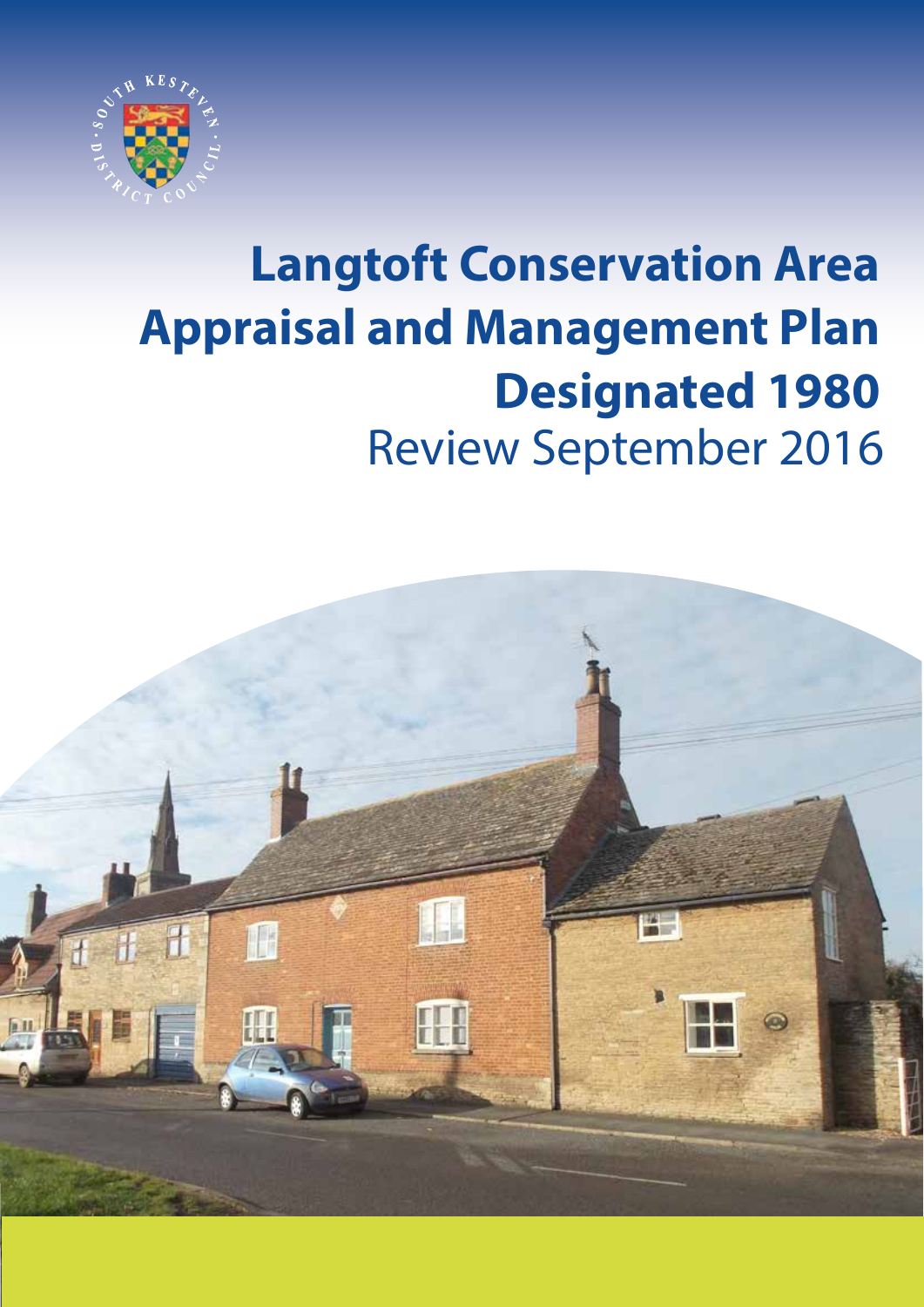| 1.0 Character Appraisal                                                           | 4                     |
|-----------------------------------------------------------------------------------|-----------------------|
| 1.1 Background                                                                    | 4                     |
| 1.2 Location and Context                                                          | 4                     |
| 1.3 Boundary Review                                                               | $\overline{4}$        |
| 2.0 Planning Policy Context                                                       | 5                     |
| 2.1 Planning (Listed Buildings and Conservation Areas Act) 1990                   | 5                     |
| 2.2 National Planning Policy Framework                                            | 5<br>$\boldsymbol{6}$ |
| 2.3 Local Development Framework, Core Strategy<br>3.0 Summary of Special Interest | $\boldsymbol{6}$      |
| 4.0 Historical Development                                                        | $\overline{7}$        |
| 5.0 Character and Appearance                                                      | $\overline{7}$        |
| 5.1 Spatial Character and Townscape Quality                                       | $\overline{7}$        |
| 5.2 Architecture and Building Materials                                           | 9                     |
| 5.3 Key Views                                                                     | 10                    |
| 5.4 Contribution of Trees, Hedgerows and Open Space                               | 10                    |
| 5.5 Floorscape and Street Furniture                                               | 11                    |
| <b>6.0 Key Historic Buildings</b>                                                 | 11                    |
| 6.1 Listed Buildings                                                              | 11                    |
| 6.2 Positive Unlisted Buildings<br>6.3 Locally Listed Buildings                   | 1<br>12               |
| 7.0 Archaeology                                                                   | 12                    |
| 8.0 Changes since Designation                                                     | 13                    |
| 9.0 Boundary Review                                                               | 13                    |
|                                                                                   | 15                    |
| 10.0 Management Plan                                                              |                       |
| 10.1 Introduction                                                                 | 15                    |
| 11.0 Effects of Designation                                                       | 15                    |
| 12.0 Article 4 Directions                                                         | 15                    |
| 13.0 Protection of Trees                                                          | 16                    |
| 14.0 Monitoring Condition                                                         | 16                    |
| 14.1 Urgent Works Notice                                                          | 17                    |
| 14.2 Repairs Notice<br>14.3 Section 215 Notice                                    | 17                    |
| 14.4 Compulsory Purchase Order (CPO)                                              | 17<br>17              |
| 15.0 Enforcement                                                                  | 17                    |
| 16.0 Strengths, Weaknesses, Opportunities,                                        | 18                    |
| <b>Threats (SWOT) Analysis</b>                                                    |                       |
| 16.1 Strengths                                                                    | 18                    |
| 16.2 Weaknesses                                                                   | 18                    |
| 16.3 Opportunities                                                                | 19                    |
| 16.4 Threats                                                                      | 19                    |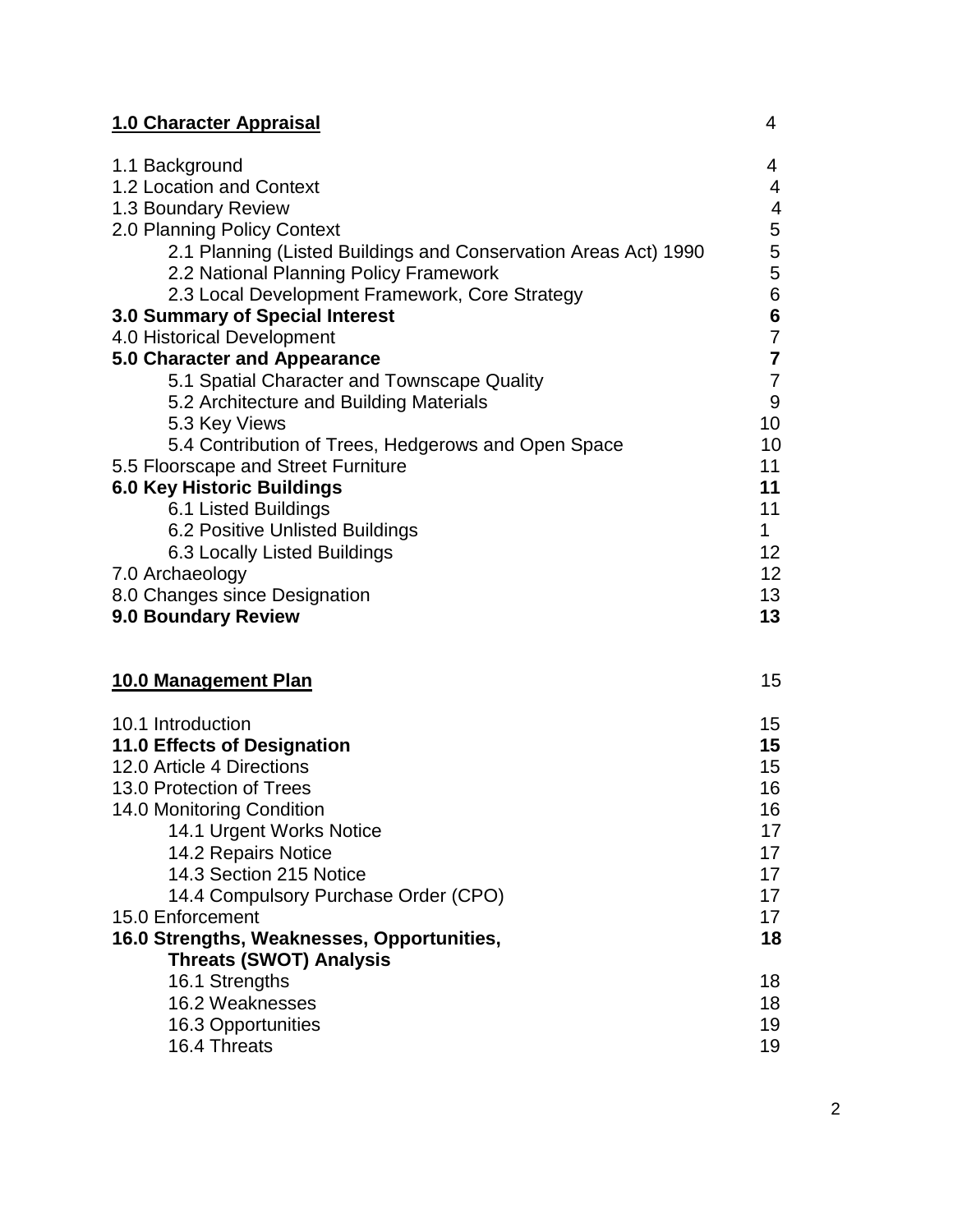| 17.0 Action Plan     | 20 |
|----------------------|----|
| 18.0 References      | 24 |
| 19.0 Useful Contacts | 24 |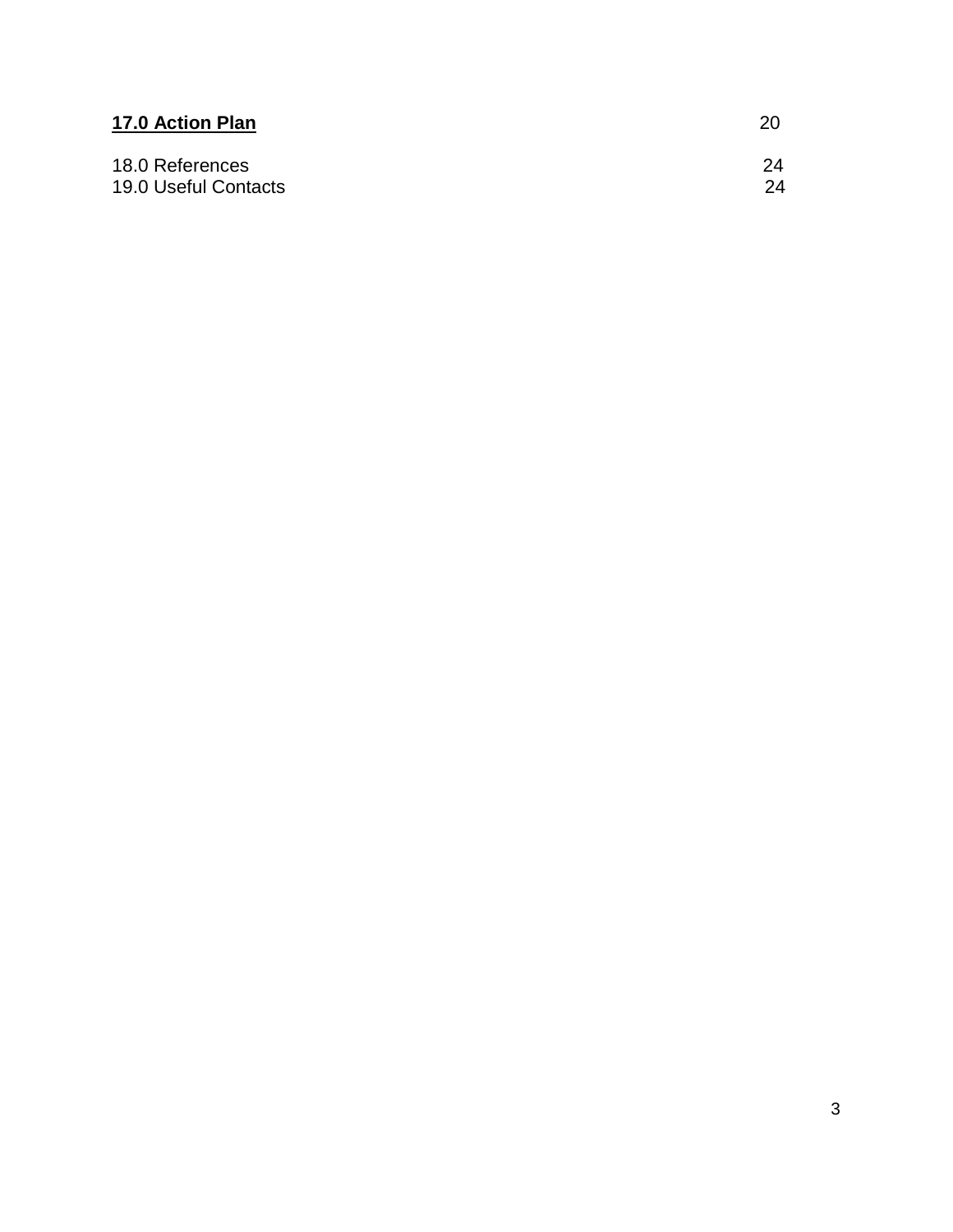## **1.0 Character Appraisal**

## **1.1 Background**

The conservation area at Langtoft was designated in 1980. The purpose of this document is to define the special interest of the conservation area and assess the action needed to protect and enhance the special qualities of the conservation area. The conservation area appraisal and management plan is split into three sections:

- **Section 1:** Conservation area appraisal, which details any proposed changes or extensions as part of the 2016 review.
- **Section 2:** Management plan, which puts forward proposals for preservation and enhancement.
- **Section 3:** Action plan to address those issues drawn out in the appraisal and management plan.

The appraisal and management plan should be read alongside the accompanying map in the appendix.

# **1.2 Location and Context**

Langtoft is a large village located five miles south of Bourne on the edge of the Fens. The A15 Peterborough – Hessle road bisects the village.

The Fens is a complex landscape formed by over 2,000 years of land drainage which transformed bogs, woodland and rough ground into rich agricultural land. The landscape is characterised by low flat terrain with sparse trees or woodland cover and comprises large scale rectilinear fields divided by drainage ditches or embanked rivers. Settlement is generally sparse and the landscape is punctuated by isolated farmsteads spread along the Droves which extend eastwards from the B1177 and the B1394.

# **1.3 Boundary Review**

As part of the 2016 review the boundary of the conservation area was assessed in accordance with Historic England guidelines. As a result the conservation area was extended to include a number of buildings in West End which contributed positively to the historic character of the conservation area. Additionaly a large portion of the conservation area at East End and Barn Owl Close which included more modern developments were removed from the conservation area boundary as they lacked the historic and architectural quality worthy of designation. The boundary was also rationalised to follow existing property boundary lines.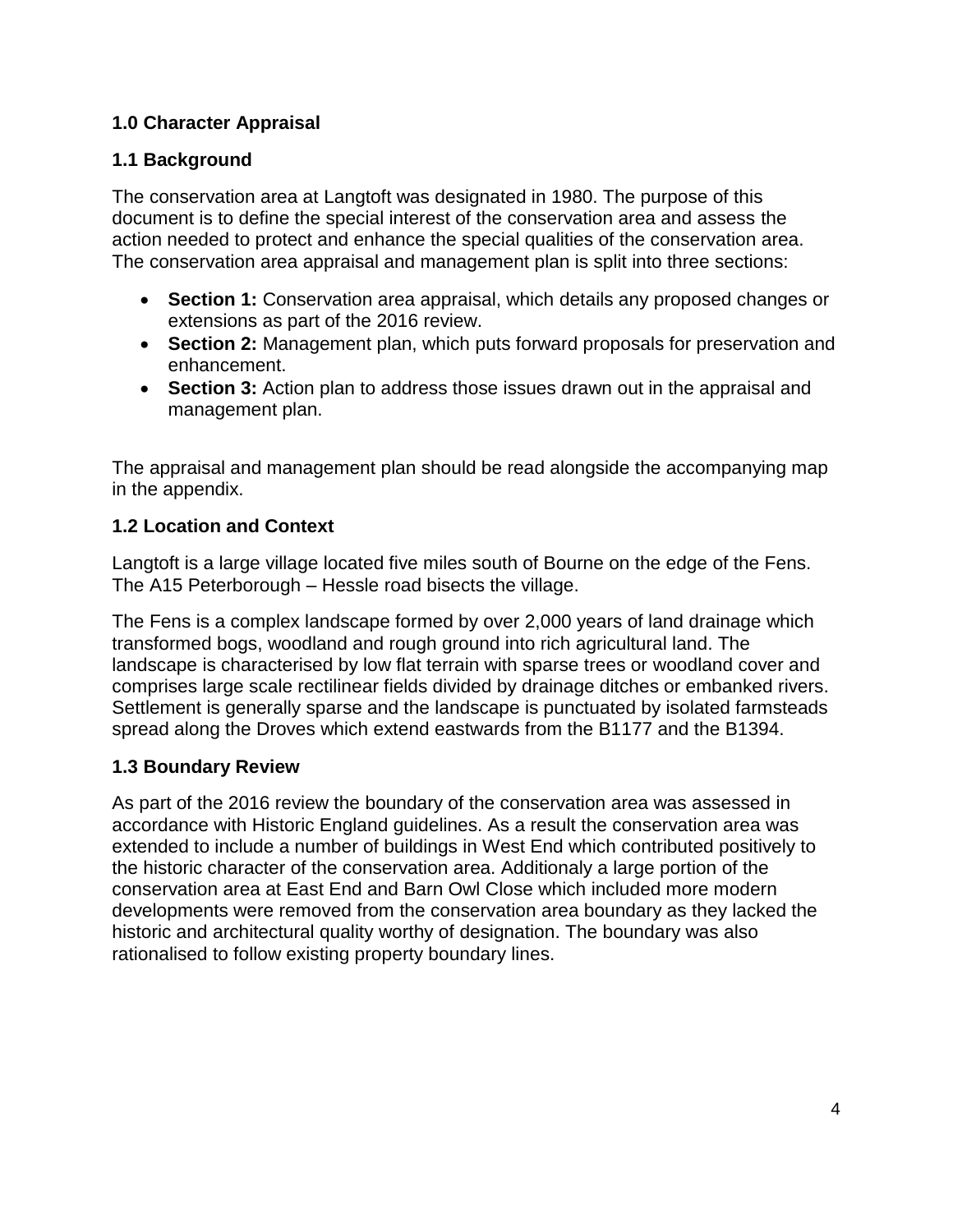# **2.0 Planning Policy Context**

## **2.1 Planning (Listed Buildings and Conservation Areas) Act 1990**

Conservation areas are designated under the provisions of Section 69 of the Planning (Listed Buildings and Conservation Areas) Act 1990. A conservation area is defined as "an area of special architectural or historic interest the character or appearance of which it is desirable to preserve or enhance". It is the duty of local authorities to designate such areas in order to ensure that their unique character is preserved and enhanced. Designation grants control over demolition of unlisted buildings, strengthens controls over minor development and also gives special protection to trees. It is the quality and interest of an area as a whole, rather than that of individual buildings, which is the prime consideration in identifying a conservation area.

Section 69(2) of the Act imposes a duty on Local Authorities to review their conservation areas from time to time, Section 71 of the same Act requires local planning authorities to formulate and publish proposals for the preservation and enhancement of any parts of their area that are designated as conservation areas. Section 72 specifies that, in making a decision on an application for development in a conservation area, special attention shall be paid to the desirability of preserving or enhancing the character or appearance of that area.

## **2.2 National Planning Policy Framework (NPPF)**

In March 2012, the National Planning Policy Framework (NPPF) was introduced that combines all of policies of the Planning Policy Statements (PPS) into one streamlined document. The presumption in favour of sustainable development is the guiding principal of the document and the protection and enhancement of the historic environment is embedded within this approach. Sustainable development is defined as meeting the needs of the present without compromising the needs of the future (5) and the introduction of the NPPF breaks down this definition into three dimensions; economic, social and environmental. Within the environmental dimension sustainable development needs to contribute to "protecting and enhancing our natural, built and historic environment' (7). According to the NPPF, a conservation area is a 'designated heritage asset' and has been defined in Annex 2 as

"A building, monument, site, place, area or landscape identified as having a degree of significance meriting consideration in planning decisions, because of its heritage interest. Heritage asset includes designated heritage assets and assets identified by the local planning authority (including local listing)".Great weight is given to the conservation of designated heritage assets. Heritage assets are an irreplaceable resource and any harm or loss requires clear and convincing justification (132).

In developing this strategy, the following needs to be taken into account (131):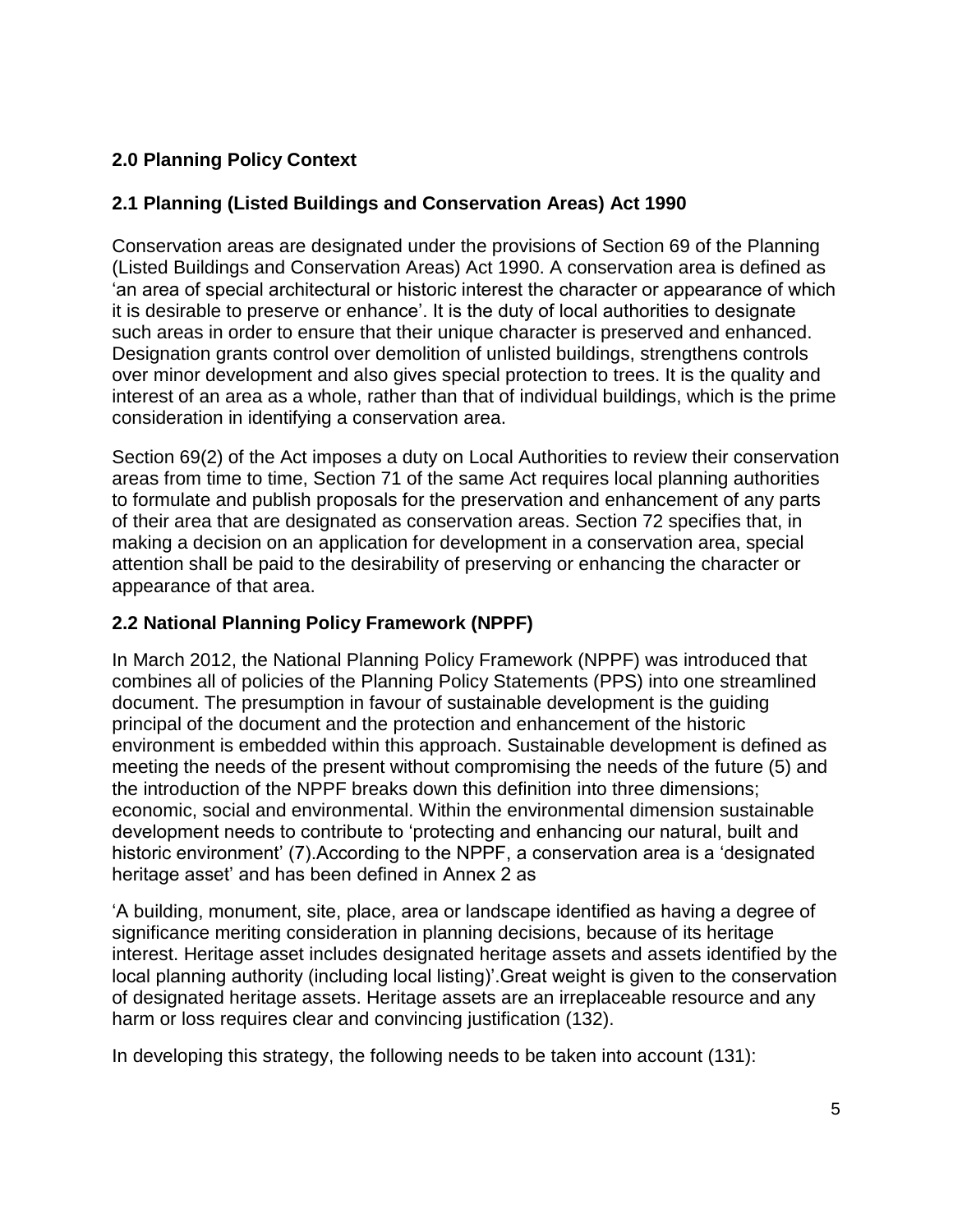- The desirability of sustaining and enhancing the significance of heritage assets
- The wider social, cultural, economic and environmental benefits that conservation of the historic environment can bring
- The desirability of new development making a positive contribution to local distinctiveness
- Opportunities to draw on the contribution made by the historic environment to the character of place

#### **2.3 Local Development Framework, Core Strategy**

The South Kesteven Council Core strategy was adopted in July 2010 and is one of the most important parts of the Local Development Framework. It sets out the key principles for development management and the conservation of the historic environment is detailed within policy EN1: The protection and enhancement of the character of the district. Development must be appropriate to the character and significant natural, historic and cultural attributes and features of the landscape. The development must also contribute to its conservation, enhancement and restoration.

#### **3.0 Summary of Special Interest**

- The village has an elongated plan form which is typical of the settlement pattern in the Lincolnshire fens.
- Open character derived from the broad width of the roads, deep grass verges on the south side of East End and the recreational area on the north side.
- Group value of the traditional  $18<sup>th</sup>$  century rubble limestone cottages and houses, some of which have 19<sup>th</sup> century brick facades, rather than individual buildings of merit.
- The buildings along East End typically occupy long narrow plots and are aligned to the rear of the narrow footways which provides enclosure and a continuity of the building line along the street.
- Broad harmony of scale across the conservation area as the buildings are primarily two storeys interspersed with single storey cottages or former farm ranges.
- St Michael and All Angels' Church and Churchyard stands centrally within the village elevated above the highway and enclosed by a low stone boundary wall, which emphasises its dominant position within the wider community and street scene.
- The recreational ground, which was a former fish pound associated with Langtoft Hall (no longer in existence), has high amenity value as well as being an important archaeological feature.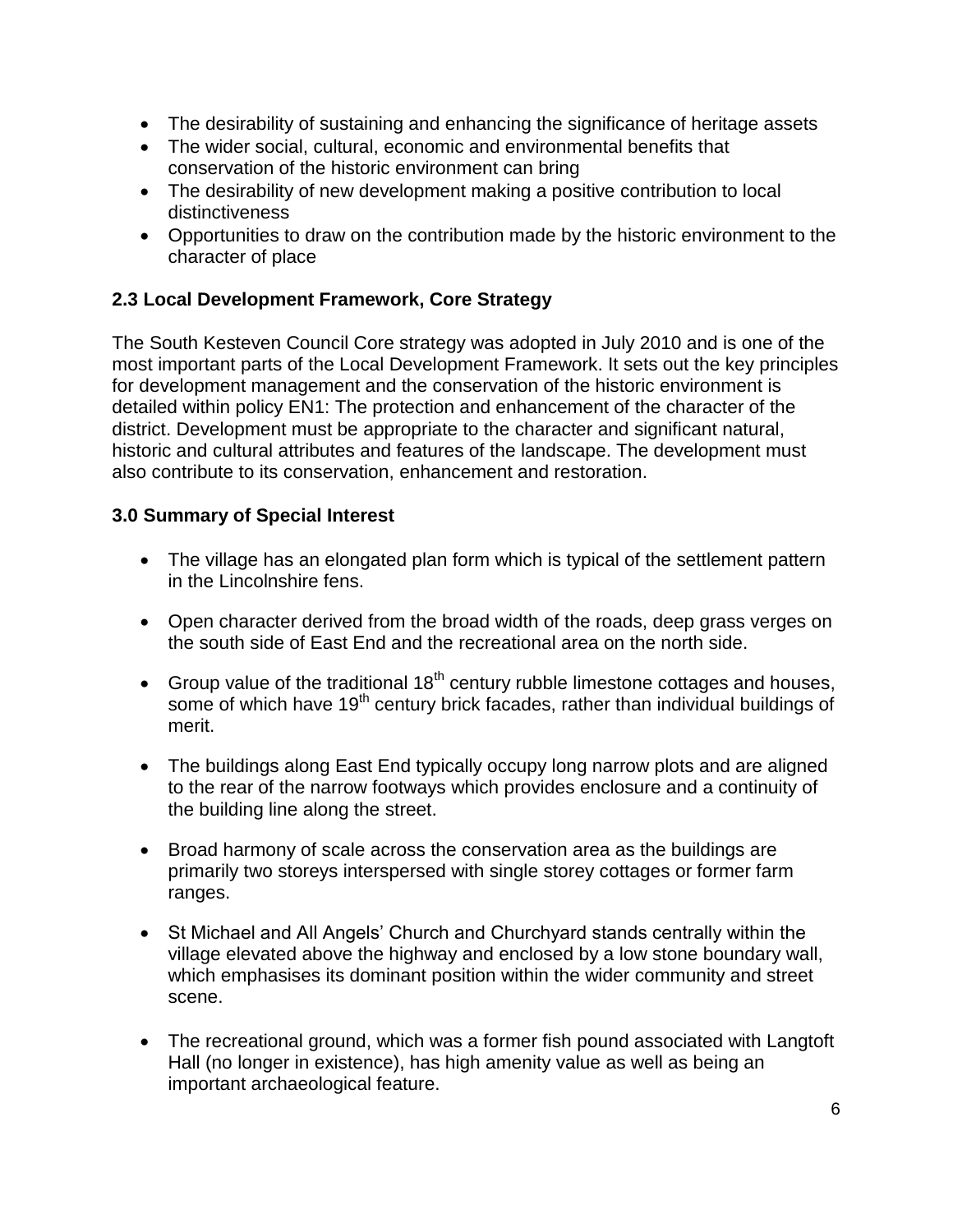#### **4.0 Historical development**

Archaeological evidence indicates that there is a long history of settlement in the area. Bronze Age artefacts and field systems were discovered at Freeman Land and Glebe Land together with the remains of Iron Age round houses at Reedman Close. Roman remains include the Car Dyke, constructed in the late 1<sup>st</sup>- early 2<sup>nd</sup> century AD as a catchwater drain, lies to the east of the village and to the west is King Street, the Roman road between Ancaster and Chesterton in Cambridgeshire.

The modern settlement was established in the  $9<sup>th</sup>$  century, possibly by the Danes who settled extensively in this part of Lincolnshire. The name is derived from the Old Scandinavian "langr" and "toft" which translates as long farmstead. The first written reference to the village appeared in the Anglo Saxon Chronicles, compiled in the late 9<sup>th</sup> century, which records the recruitment of men from Langtoft, Baston and Deeping by Earl Edwin for the unsuccessful defence of Lindsey against Danish incursion. It is recorded as Langetof in the 1086 Domesday Book and had a population of 8 villagers, 4 smallholders and 20 Freemen with 100 acres of meadow, 15 furlongs of arable land together with woodland and marshland.

The village was owned by Crowland Abbey and a small moated priory stood on the site of Barn Owl Close. Following the Dissolution in the  $16<sup>th</sup>$  century, the manor was purchased by the Hyde family who constructed Langtoft Hall on the site with a deer park and extensive gardens, the remains of which survive as earthworks to the south of the site. At the end of the  $18<sup>th</sup>$  century the contents of the hall were sold and the building left to decay; a farmhouse which stood on the site was demolished for the construction of the estate in the 1990s.

Langtoft was primarily a farming community which supported small scale industries and trades associated with agriculture such as blacksmiths and carpenters. A school was established on East End in 1859 by the church and Baron Willoughby de Eresby which was enlarged in 1875. However it was an impoverished community as the absence of stained glass in the church indicates. Karl Marx highlighted the poor living conditions in "Das Kapital" (1867) where a survey of 12 one bedroom cottages recorded a population



of 38 adults and 36 children.

Today the village is a thriving community with local facilities although it is primarily a commuter village to the neighbouring towns.

#### **5.0 Character and Appearance**

#### **5.1 Spatial Character and Townscape Quality**

The village has an elongated plan form which is typical of the settlement pattern in the Lincolnshire fens. The

*Fig.1 View looking in a westerly direction along East lane, with the Church spire in the distance acting as a prominent landmark.*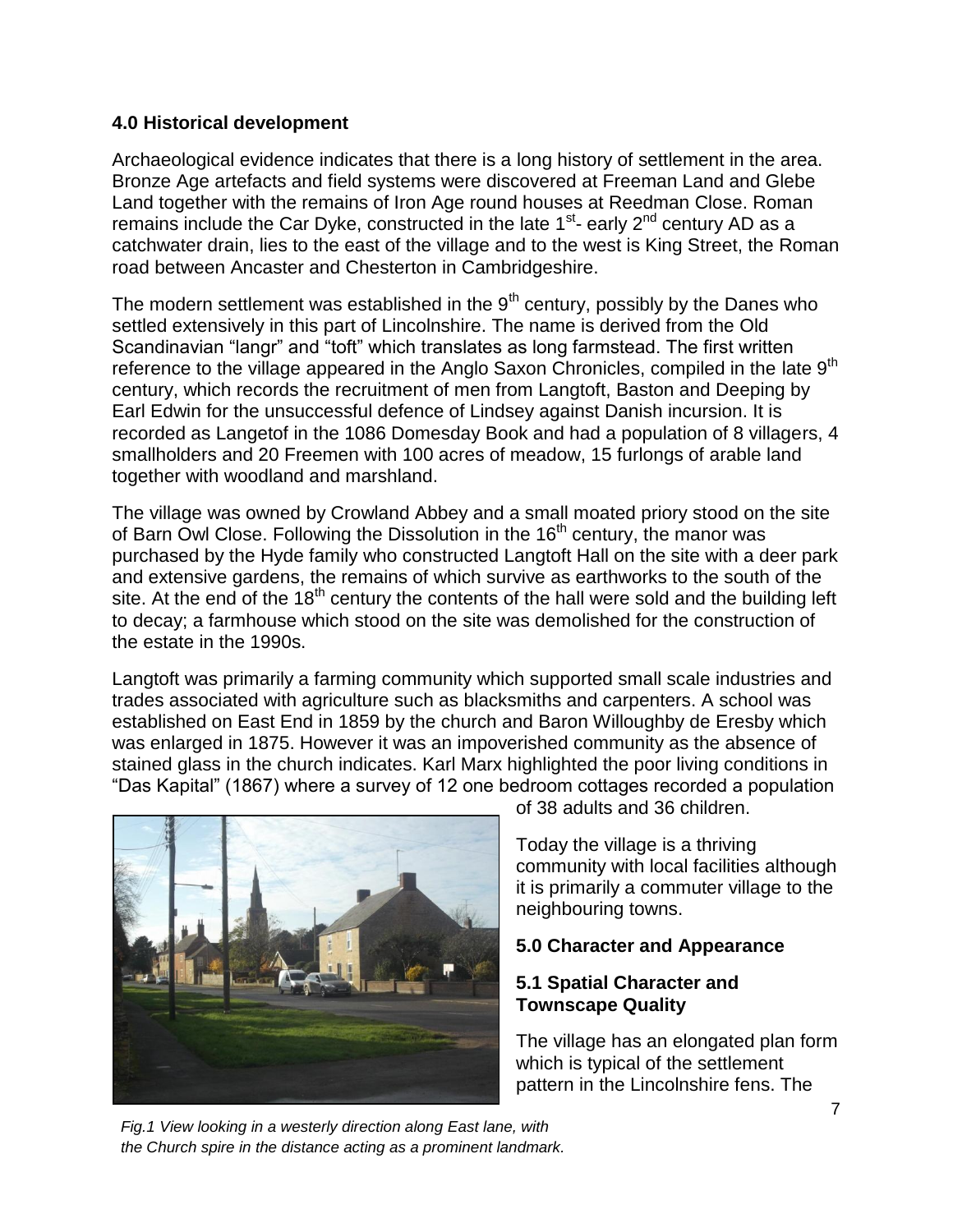linear plan form of the conservation area has largely remained intact with the exception of modern cul-de-sac developments at its eastern end. The post war expansion of the village on the west side of the A15 largely ignores the historic ribbon form of development.

The character of the conservation area is derived from the group value of the traditional  $18<sup>th</sup>$  century rubble limestone cottages and houses, some of which have  $19<sup>th</sup>$  century brick facades, rather than individual



buildings of merit.

The buildings along East End typically occupy long narrow plots which are an important element of the historic plan form of the village. The buildings along East End are aligned to the rear of the

*Fig.2 The grouping of No. 13-17 East End, which includes Cottage, to the far left, and Willhoughby House to the far right, aligned close to the footway, makes a strong contribution. All those except No.15 are statutory listed. Note the Parish Church spire in the background, contributing towards the view of the street.* 

narrow footways which provides enclosure and a continuity of the building line along the



*Fig.3 No.31 East End, Sycamore House, identified as a positive unlisted building and displaying features typical of the architecture found in the village eg, pantile or slate roofs, harmonious use of stone with quoins dressings, timber casement and sliding sash windows. The range to the left (west) has a dovecote and a fire insurance plaque on the gable end.*

street. The majority of buildings face the highway although some stand gable end on which contributes to the variety along the street.

At West End the historic character is not as intact as at East End, with the pressures of modern development evident in the cul-de-sac type development which has occurred to the rear of the frontage buildings, outside the conservation area boundary. However, the large groupings of traditional cottages and houses, directly addressing the street (many of them listed) make a positive contribution to the distinctive "linear" character of the conservation area.

There is a broad harmony of scale across the conservation area as the buildings are primarily two storeys interspersed with single storey cottages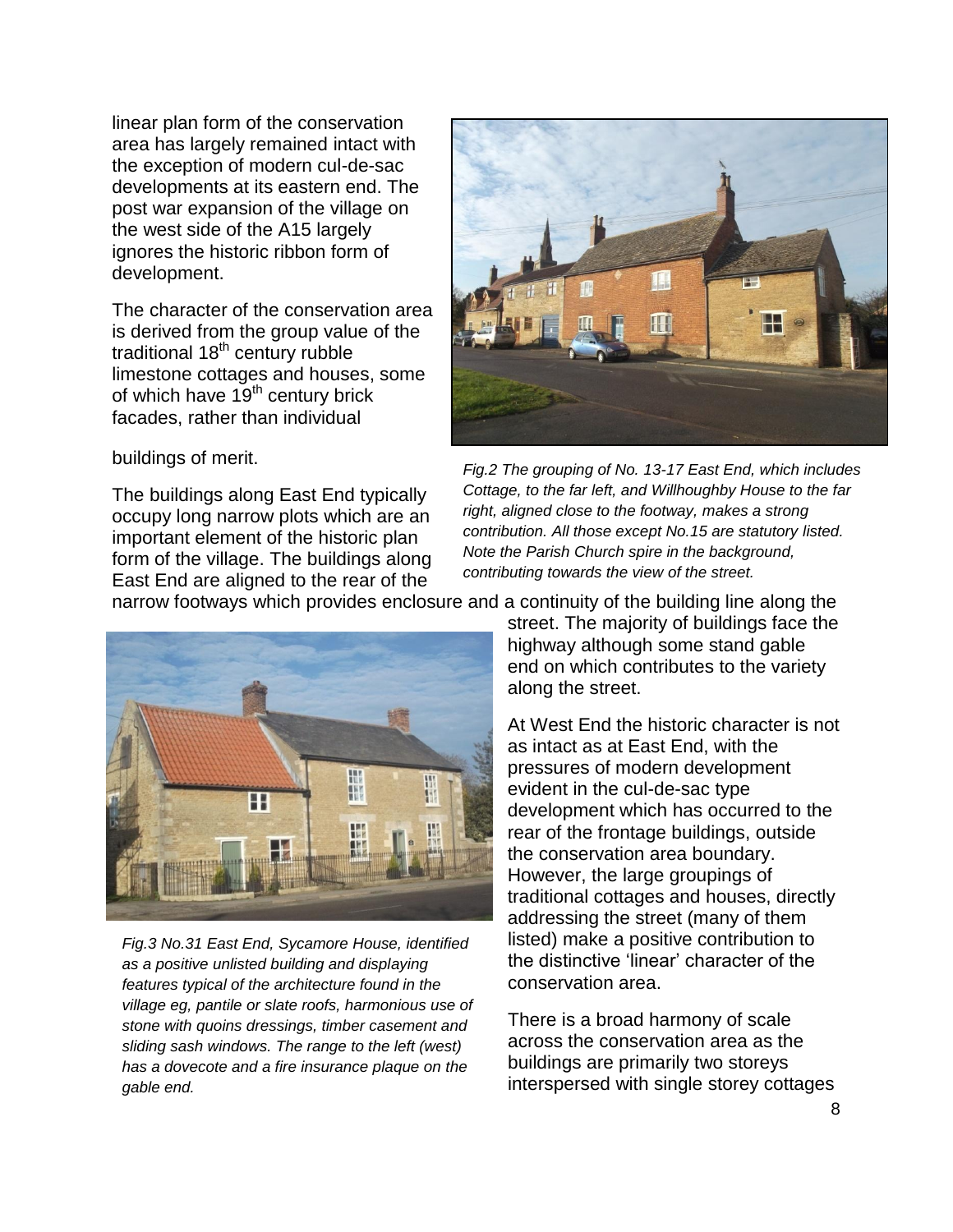or former farm ranges. The traditional buildings are generally detached with wide frontages or are arranged in small terraces.

St Michael and All Angels" Church stands centrally within the village on the east side of the crossroads. The church and churchyard are elevated above the highway and enclosed by a low stone boundary wall, which emphasises its dominant position within the wider community and street scene.

#### **5.2 Architecture and Building Materials**

There is a common material palette of coursed rubble or squared limestone with ashlar quoins, and red brick. Some of the frontages have been rendered and colour washed which contributes to the visual interest. The roof coverings are predominantly clay pantiles, a small number of buildings have retained the traditional Collyweston slate whilst Welsh slate is used on some  $19<sup>th</sup>$  century buildings. Concrete interlocking tiles have, unfortunately, replaced the traditional roofing materials on some buildings.

The replacement of traditional timber framed windows and doors with inappropriate PVCu to standard designs detracts from the appearance of individual buildings and from the overall character of the conservation area.

The buildings are generally in good condition with the exception of No. 47 East End and associated barns, which are vacant and in a very poor state of repair with the former dovecote in ruins. The former school building appears to be vacant and is in need of some localised repairs to the brickwork as well as repairs to re-instate the eastern chimney.



*Fig.4 Views out of the conservation area at the public footpath adjacent to the vicarage*

condition and require localised repairs.

Post war infill developments along East End are not sympathetic to the vernacular character of the conservation area in terms of style, materials or alignment. They are set back from the footways which detract from the enclosure along the street, particularly where there is an absence of an appropriate boundary treatment.

Boundary walls and railings are an important feature of the conservation area

which link buildings and maintain the continuity of the building line along the street. Some of the walls are in poor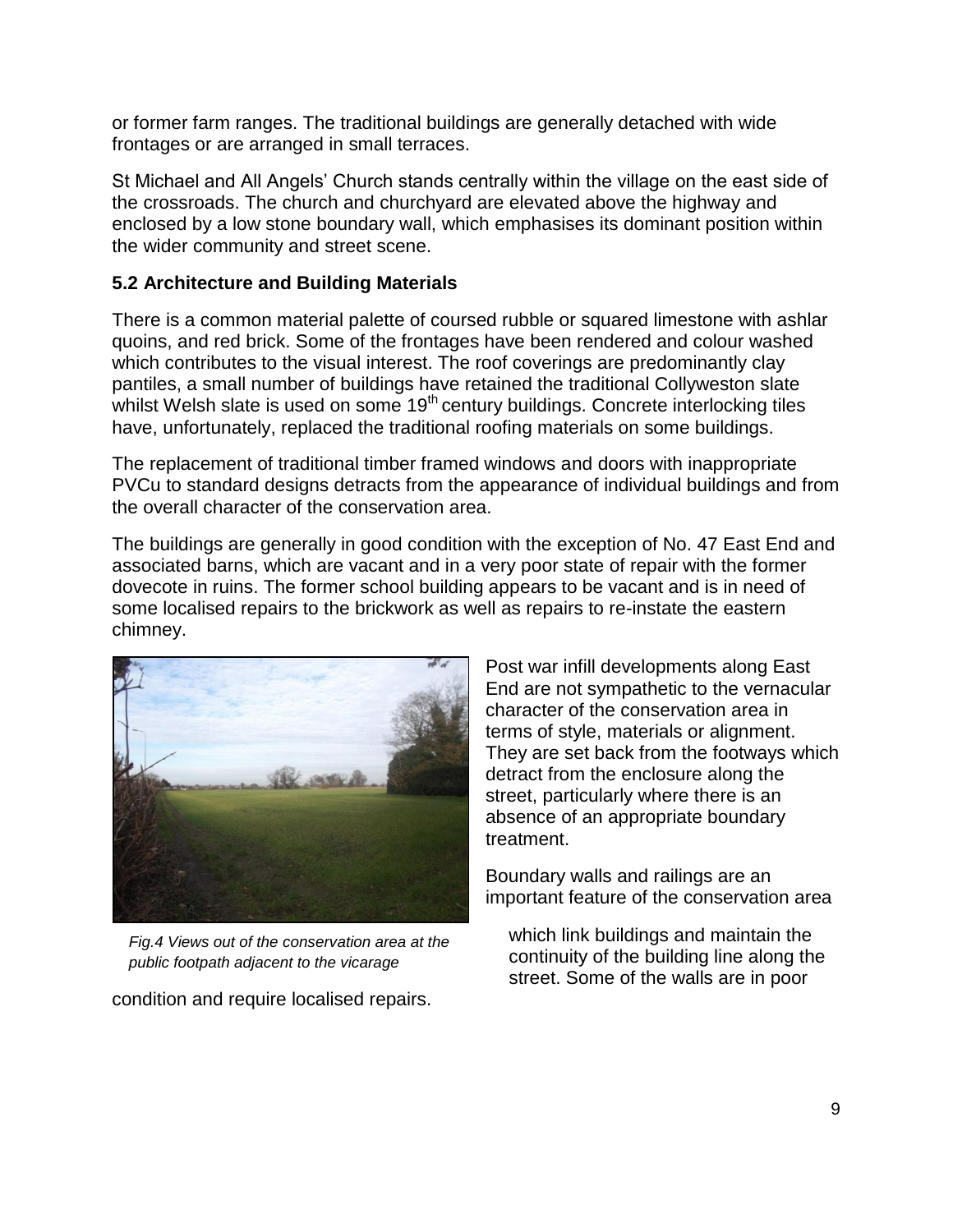#### **5.3 Key Views**

Views within the conservation area are generally constrained by the building frontages,

although the gently curving alignment of East End allows long ranging views along its length. The tower and spire of St Michael and All Angels" church is visible in the westward views along East End and eastwards from West End. Views outside of the boundary are limited; farmland and distant hedgerows can be glimpsed in the gaps between the buildings whilst the tower of St John the Baptist church in the neighbouring village of Baston is visible across the field on the east side of the A15. At the north of the footpath that runs between the play area and No.47 East End there are views towards the surrounding countryside, Baston as well as Hudsen"s Mill, Baston.There are also important views from outside the conservation area boundary from



*Fig.5 The recreational ground. There is a fishpond in the middle of the recreational ground, formerly associated with Langtoft Hall (no longer in existence). As well as being of amenity value, it is an important historic feature relating to the former history of the site.* 

Deeping Road to the north of the conservation area, looking towards the village in a south eastern direction.

#### **5.4 Contribution of Trees, Hedgerows and Open Space**

The conservation area has an open character derived from the broad width of the roads, the deep grass verges on the south side of East End and the recreational area on the



*Fig.6 The Waggon and Horses (Grade II), dating to 1831and important land mark building at the junction with East End and the A15.* 

north side. To the north of the boundary, the fields on either side of the A15 which are enclosed by mature trees and hedgerows contribute to the rural setting of the village.

Trees are mainly confined to the recreation area and the churchyard on the north side of East End, and on the west side of the A15. Trees in front and rear gardens which are visible in the gaps between the buildings and above the building line make an important contribution to views and the public amenity of the conservation area.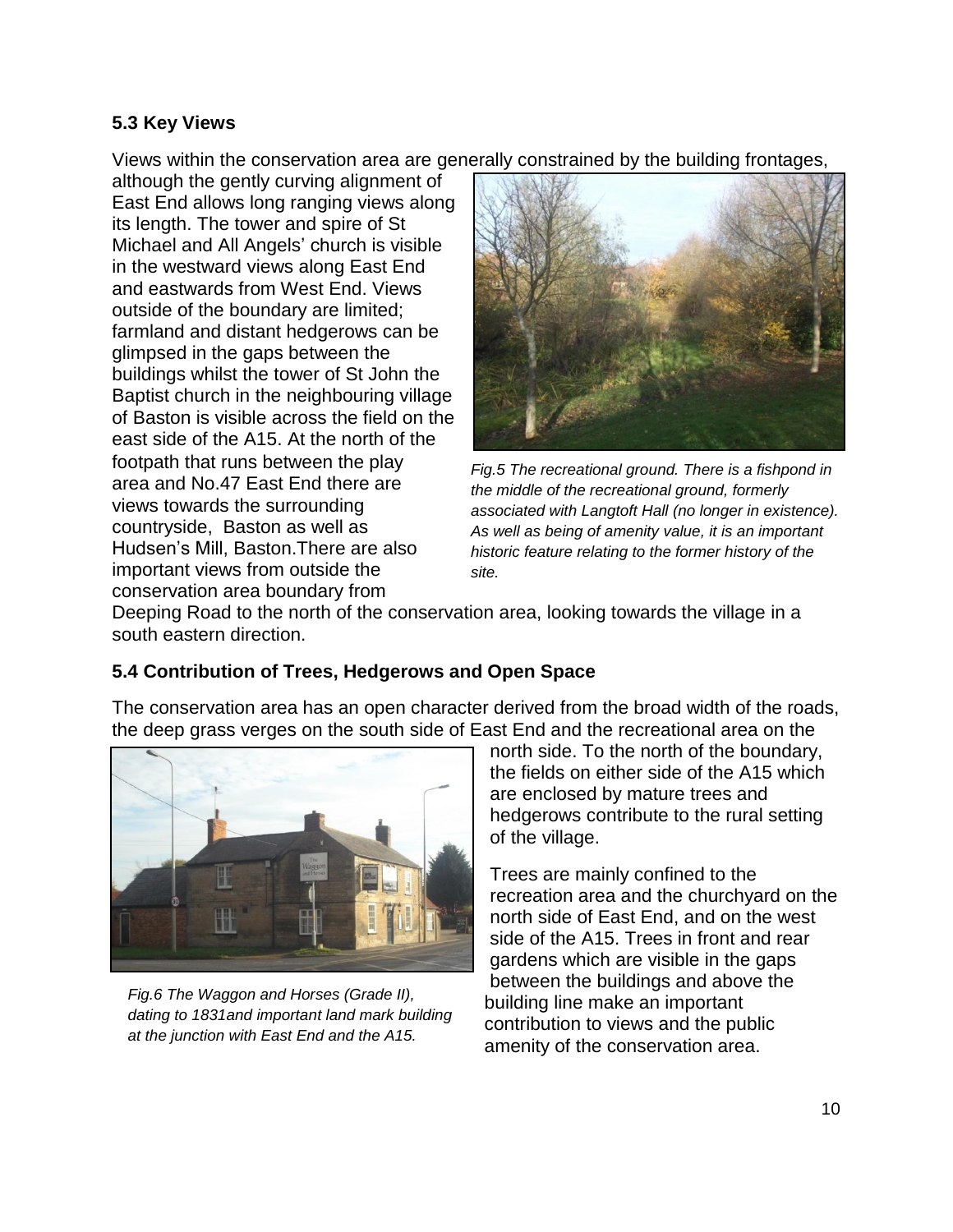To the north of the churchyard are a number of common Yew trees that create shelter, so much so that there is not a great deal of natural light, and this contrasts markedly with the open frontage on the south side.

#### **5.5 Floorscape, Street Furniture and other features**

There is a grouping of street furniture and a notice board at the junction of East End with the A15, however these are not of any historic interest. There are no other features of interest within the conservation area.

## **6.0 Key Historic Buildings**

#### **6.1 Listed Buildings**

A listed building is one that is included on the government"s Statutory List of Buildings of Special Architectural or Historic Interest. These buildings are protected by law and consent is required from South Kesteven District Council before any works of alteration (to the interior or exterior), extension or demolition can be carried out. List descriptions are available online via the Heritage Gateway website

#### <http://www.heritagegateway.org.uk/gateway/>

There are eleven listed buildings within the boundary of the conservation area. The Grade I St Michael and All Angels" Church dates from the 13<sup>th</sup> century with 14<sup>th</sup>-15<sup>th</sup> century alterations and has retained much 16<sup>th</sup> century clear glass. The remaining ten are Grade II and include former farm houses,



*Fig.8 Gees Farmhouse, Grade II, with limestone rubble and ashlar quoins and dressings and Collywestern roof; typical of the local vernacular.*



*Fig.7 The Grade I St Michael and All Angels Church, the Church dates to the 13th century, and restoration work was undertaken in the 19th century by Edward Browning, a local architect, who also designed Bourne Cemetery Chapel and the parish church at Uffington.* 

barns and cottages. The majority of the buildings are mid-late 18<sup>th</sup> century in date with some early  $18<sup>th</sup>$  century examples (Nos. 13 and 17 East End) and the Waggon and Horses public house which dates from 1831. There are also a number of farms with outbuildings that are included, such as Gees Farm, that has a listed farmhouse, a stable block to the east and a stable block to the south (all Grade II), also Church Farmhouse, which is one and a half storeys high, with a collywestern roof and the large Barn to the east which has been converted for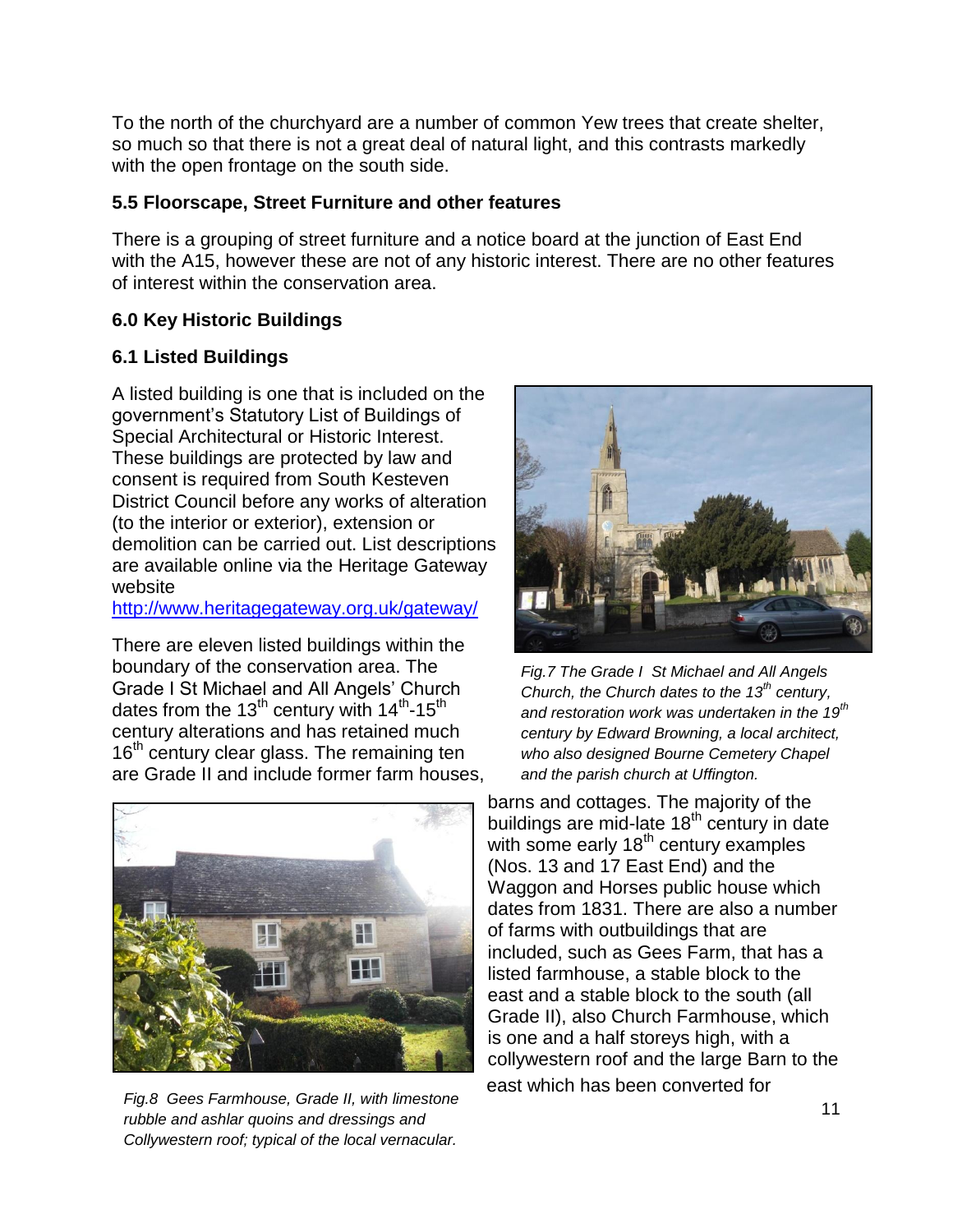residential use and a pigeon cote to the south. The pigeon cote is currently outside of the conservation area boundary, and is proposed to be included within the conservation area as part of this review. Willoughby House, with its handmade brick of Flemish bond together with the service wing to the east made of coursed rubble with external stairs, makes an attractive contribution in terms of its use of vernacular design and materials. The house and service wing are Grade II listed (see figure 2).

There is a war memorial, located within the grounds of the Parish Church which is an important feature and has recently been awarded Graded II listed status. It has the inscription:

*"To the memory of those who fell in the Great War 1914-1918 and World War 1939-1945. Greater love hath no man than this. That he lay down his life for his friends. – John XV."*

Listing descriptions are available online via the Heritage Gateway website [\(www.heritagegateway.org.uk\)](http://www.heritagegateway.org.uk/).

#### **6.2 Positive Unlisted Buildings**

In addition to listed buildings, the conservation area contains a number of unlisted buildings that make a positive contribution to the character or appearance of the conservation area. These are identified on the townscape appraisal map as "positive buildings". This follows advice provided by Historic England and the national planning policy framework (2012), both of which stress the importance of identifying and



*Fig.9 Eastville House, No.50 East End with attractive detailing such as a timber panelled door with ashlar door surround and fanlight, 8 over 8 sliding sash windows with ashlar windows surrounds with keystone and a stone carved face above.* 

protecting such buildings.

The criteria used for selection of positive buildings are those set out within the "positive contributors" section of Historic England"s guidance document "Conservation Area Designation, Appraisal and Management'. Where a building has been adversely affected by modern changes and restoration is either impractical or impossible, they are excluded.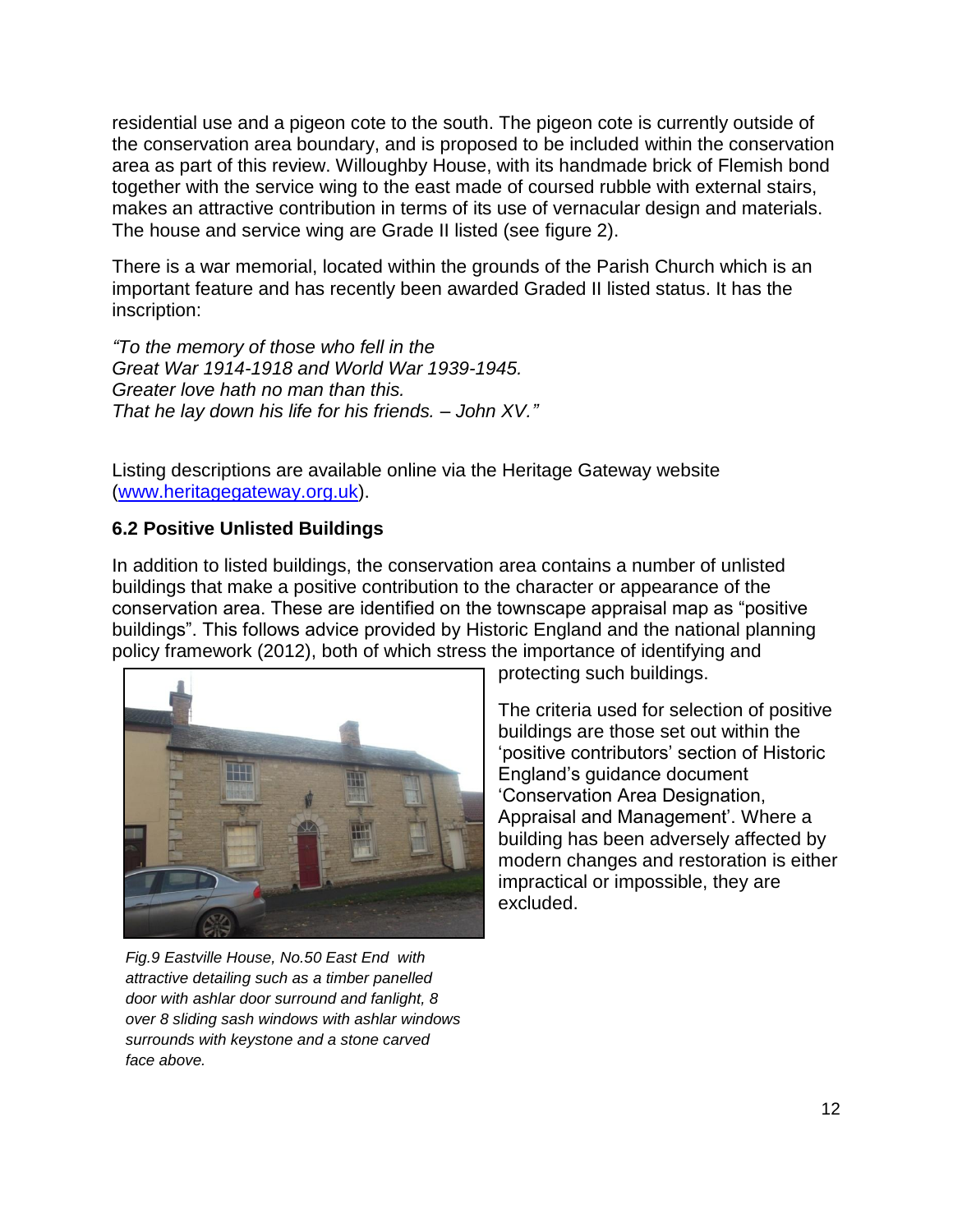

*Fig.10 Former School, No.45 East End, makes a positive contribution by virtue of design however would be greatly enhanced if there were a more formal boundary treatment and the chimney was reinstated.* 

Examples include, Eastville House, No.50 East End with highly decorative ashlar surrounds to windows and doors, No.31 East End, Sycamore House with dovecote to the west, Alston House, otherwise known as the Old vicarage, which is a 19<sup>th</sup> century two storey brick house set in mature gardens and No.45 East End, a former school constructed of brick and with a collywestern roof and a decorative coat of arms datestone of 1859. Photographs from

1981 show an enclosing boundary wall with cast iron railings surrounding the building and it would be beneficial if this feature could be reinstated, alongside the chimney which has also been removed, although this has been done

relatively recently.

# **6.3 Locally Listed Buildings**

Currently there are no locally listed buildings in the Langtoft conservation area. Buildings identified on the conservation area map as "positive unlisted buildings" are recommended for consideration for inclusion on any future Local List of buildings of architectural or historic interest.

# **7.0 Archaeology**

Lincolnshire County Council holds the historic environment record (HER) for the County that contains records on historic buildings, sites, structures and below and above ground archaeology. Currently, in 2016, there are 20 HER records within the conservation area boundary. A good proportion of the records relate to Langtoft Hall, which is no longer in existence. It was once the residence of the Hyde family, and Ann Hyde became the wife of James II. However, before 1816 the house was sold off room by room and a farmhouse was built on the site. The status of the site is indicated by the avenue of trees (known as long walk) to the north west of the village extending for two miles to King Street. There is a record of a moated site to the north east of barn owl close, overlying the Carr Dyke and is still visible as an earthwork feature. Other records include the fishpond, now the site of the recreation ground which dates to the  $18<sup>th</sup>$ century and were part of Langtoft Farm.

#### **8.0 Changes since Designation**

Since designation there have been some changes to the conservation area, the most significance relate to a new housing development built on the site of the former Langtoft Hall in the 1990s. Additionally, there have been a number of changes linked to the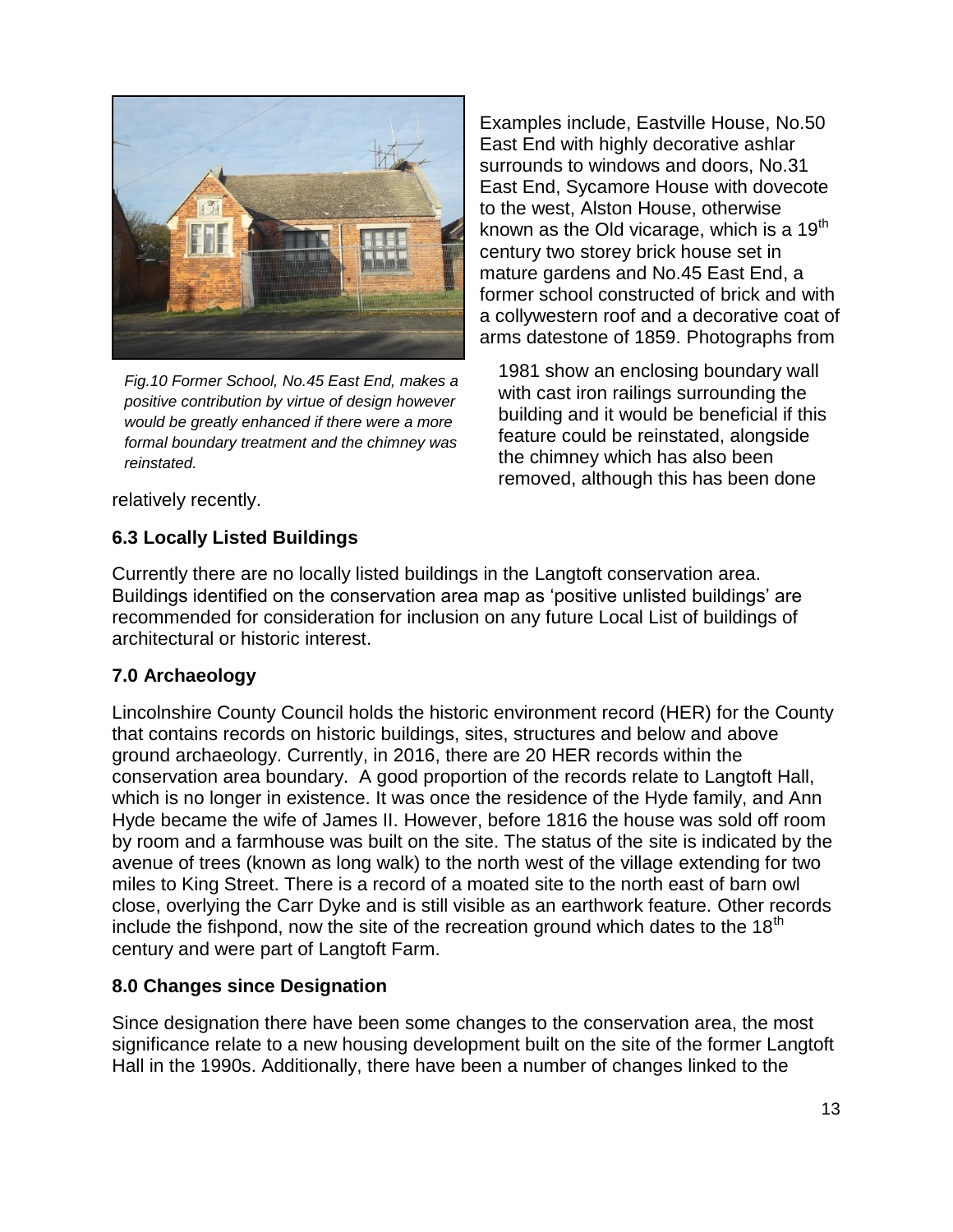gradual erosion of historic features that has contributed to loss of character within the conservation area, this includes, changes to doors, windows and boundary features.

**Please note that no appraisal can ever be completely comprehensive and the omission of any particular building, feature or space should not be taken to imply that it is of no interest**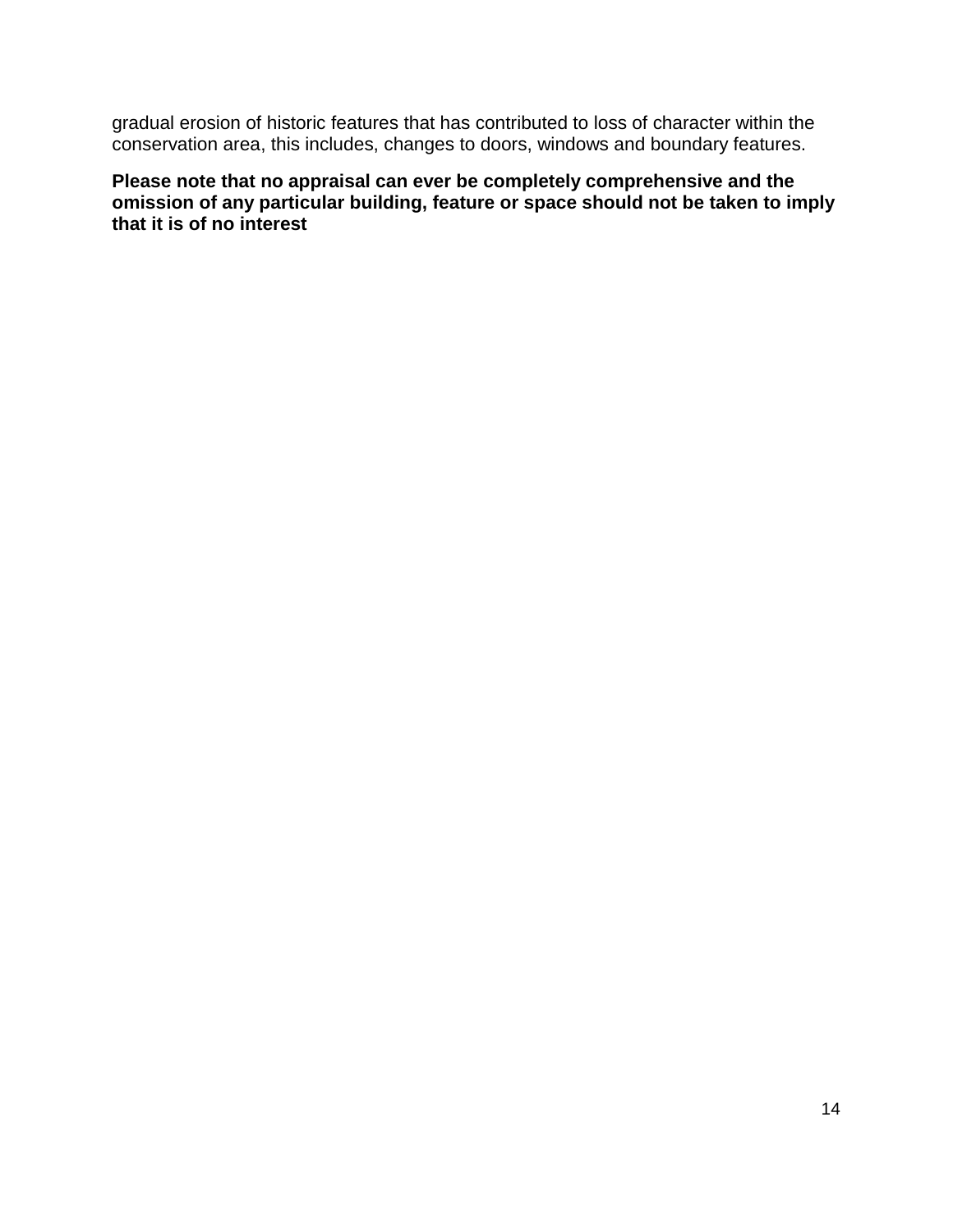## **10.0 Management Plan**

## **10.1 Introduction**

In addition to a definition of special interest, local authorities have a duty to formulate and publish proposals on the preservation and enhancement of their conservation areas as specified in the Planning (Listed Buildings and Conservation Areas Act:71).

The aim of the management plan is to put in place management measures to ensure that the character and appearance of the conservation area is preserved and enhanced.

As part of the management proposals, the conservation area appraisal and management plan will need to be reviewed periodically and updated or modified where appropriate.

# **11.0 Effects of Designation**

The national legislative framework for guiding development in conservation areas is provided by the Planning (listed building and conservation areas Act) 1990. The main effects of conservation area designation are:

- Planning Permission required to demolish a building in a conservation area. It is a criminal offence to demolish a building without first obtaining consent.
- Six weeks written notice is required prior to any work being carried out to uproot, fell, lop or top (the removal of the crown and natural structure) trees in a conservation area, not already protected by Tree Preservation Orders. Small trees which are less than 75mm in diameter, fruit trees and bushes are exempt.
- Applicants will need to demonstrate that any development proposal preserves or enhances the character or appearance of a conservation area. Extra publicity is given on planning applications affecting the character or appearance of conservation areas.
- The general permitted development order 1995 (GPDO 1995) requires planning applications for certain types of development that do not require planning applications elsewhere and are "permitted development".
- Local planning authorities can further restrict permitted development rights on dwellings where the development fronts a public area through Article 4 (2) Direction.
- Permitted Development Rights of non residential properties can be restricted using Article 4 (1) Directions.

#### **12.0 Article 4 Directions**

Article 4 (1) and (2) directions can be introduced by a local authority to protect important features of a heritage asset that are at threat from incremental erosion. These directions withdraw permitted development rights of the GPDO 2015.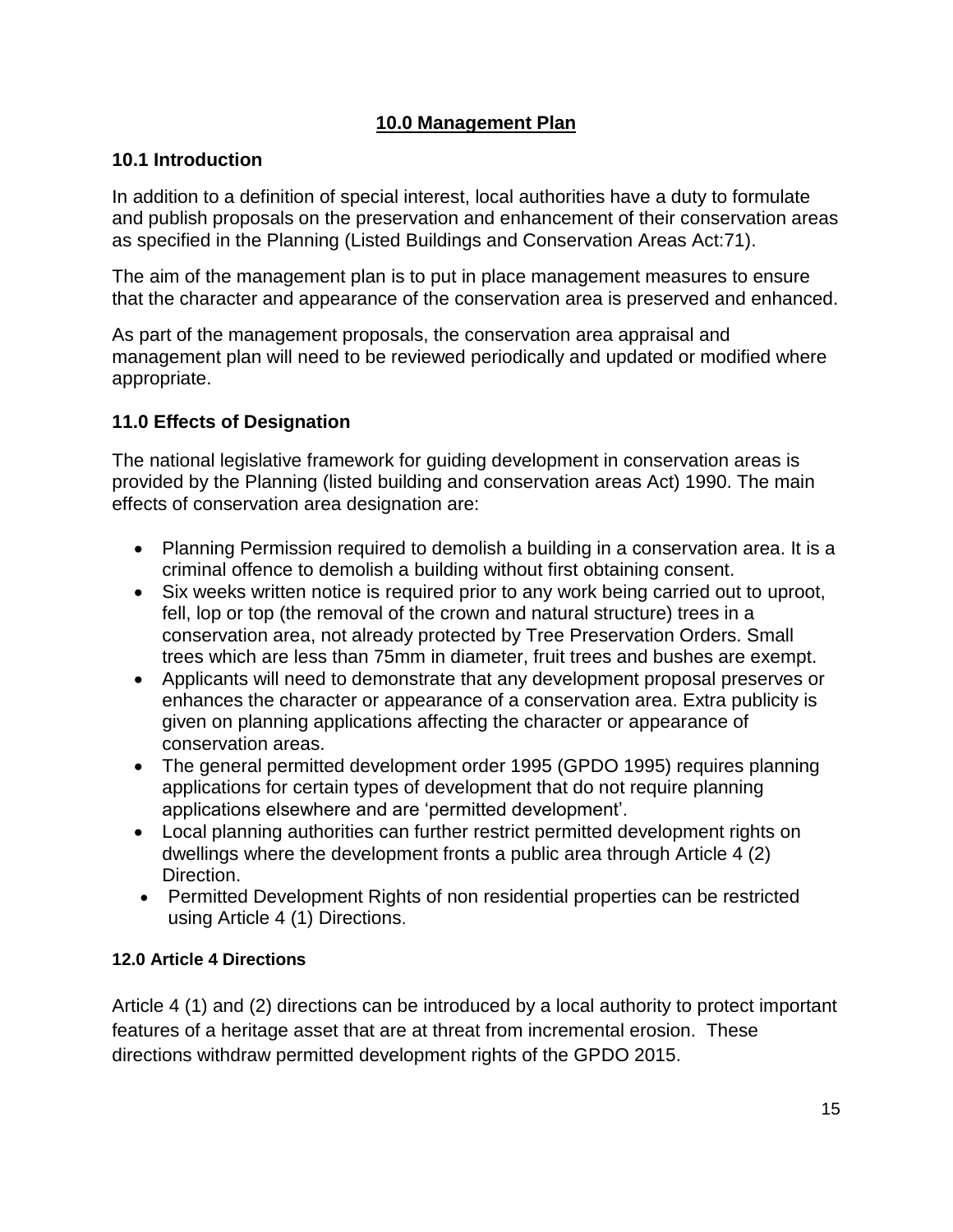Article 4(1) directions can be used to withdraw permitted development rights on any type of building or land, whether or not fronting onto highway, waterways or open space. Article 4 (2) directions relate to dwelling houses, buildings and structures that front onto a highway, waterway or open space.

The Article 4 directions are confirmed once it is advertised locally (except for certain types that can be made immediately), site notices are displayed and notice is served to residents.

Whereas before April 2010 the Secretary of State confirmed article 4 directions, it is now for local planning authorities to confirm all article 4 directions (except those made by the Secretary of State) in the light of local consultation.

The Secretary of State will only exercise their powers in relation to article 4 directions if there are very clear reasons why intervention at this level is necessary.

## **13.0 Protection for Trees**

Many trees are protected by "Tree Preservation Orders" (TPO) and consent is required to prune or fell them. In conservation areas, if not already protected by a TPO, 6 weeks written notice is required for any works involving lopping or felling a tree greater that 75mm in diameter and 1 m above ground level.

#### **14.0 Monitoring Condition**

A survey is carried out from time to time at both a national and local level to assess the condition of significant heritage assets. This survey includes the identification of buildings that have fallen into disuse, dereliction or disrepair, commonly known as "Buildings at Risk". This survey provides a useful means of monitoring many significant historic buildings within conservation areas and elsewhere and indicates when the action may be required to halt or reverse deterioration.

The local survey covers only Grade II and significant local interest buildings at risk. The Council"s At Risk Register is not yet available on-line but it is intended that it will be following the next survey. The national Heritage at Risk Register covers Grade I and II\* buildings at risk and is available through Historic England available at <http://www.english-heritage.org.uk/caring/heritage-at-risk/> .

No.47 East End and the adjacent barn are on the Councils internal at risk register. The condition of buildings will be monitored and appropriate action instigated where necessary. The Planning (Listed Building and Conservation Areas) Act 1990 gives the local authority powers to protect significant buildings through the following measures:

*14.1 Urgent Works Notice*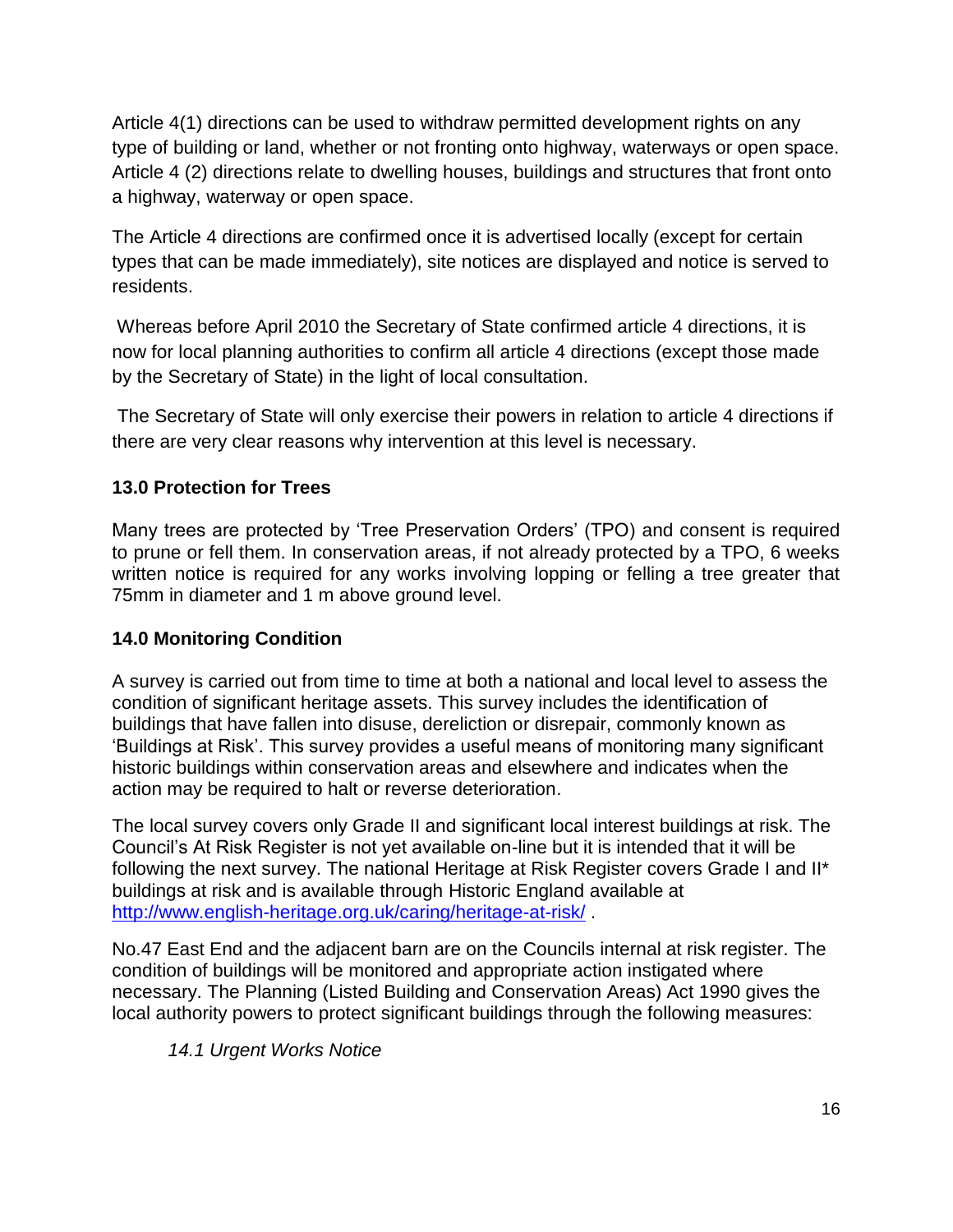If the condition of a historic building is at imminent risk, the Act enables the Local Planning Authority to carry out urgent works for the preservation of listed buildings following notice to the owner. These powers can be used in respect of unoccupied parts of listed or unlisted buildings in conservation areas. In the case of the latter, this can only be employed by agreement of the Secretary of State, advised by Historic England. The powers are used to address emergency repairs to ensure the building is weather tight and safe from collapse.

# *14.2 Repairs Notice*

If the Local planning Authority considers that a listed building is not being properly preserved it may serve a repairs notice on the owner. The notice specifies the works, which the authority considers reasonably necessary for the proper preservation of the building and can only be served on statutory listed buildings.

# *14.3 Section 215 Notice*

Local authorities have the power to serve a section 215 notice on the owner (or occupier) of any land or building whose condition is adversely affecting the amenity of the area. The notice requires the person responsible to clean up the site or building, or the authority may carry out works and reclaim the costs. This can be particularly affective at addresses amenity issues within conservation areas.

# *14.4 Compulsory Purchase Orders (CPO)*

This affords local authorities with the power to compulsory purchase land or buildings that are required to secure development and are normally used as part of a wider regeneration scheme.

# **15.0 Enforcement**

Unauthorised works and breaches of planning control can cumulatively harm the quality of both the built environment and surrounding spaces within a conservation area. An obvious example of this is unauthorised works to a listed building. A listed building is a building of special architectural or historic interest and is enshrined in law under the Planning (Listed Buildings and Conservation Areas) Act 1990. Listed Building Consent is required for any works of alteration to a listed building and it is criminal offence to carry out unauthorised works. The removal of traditional timber windows and doors, for example, and their replacement with UPVC or poor modern imitations, can be detrimental to the buildings intrinsic special interest. It is not only alterations to listed buildings that can damage the character and appearance of conservation areas. The unauthorised demolition of buildings or detrimental alterations to unlisted buildings can all erode the special character of conservation area. The use of non-approved materials, for example, can be particularly harmful (e.g. modern cement rendering).It is important, therefore, that the Council investigates breaches of planning law within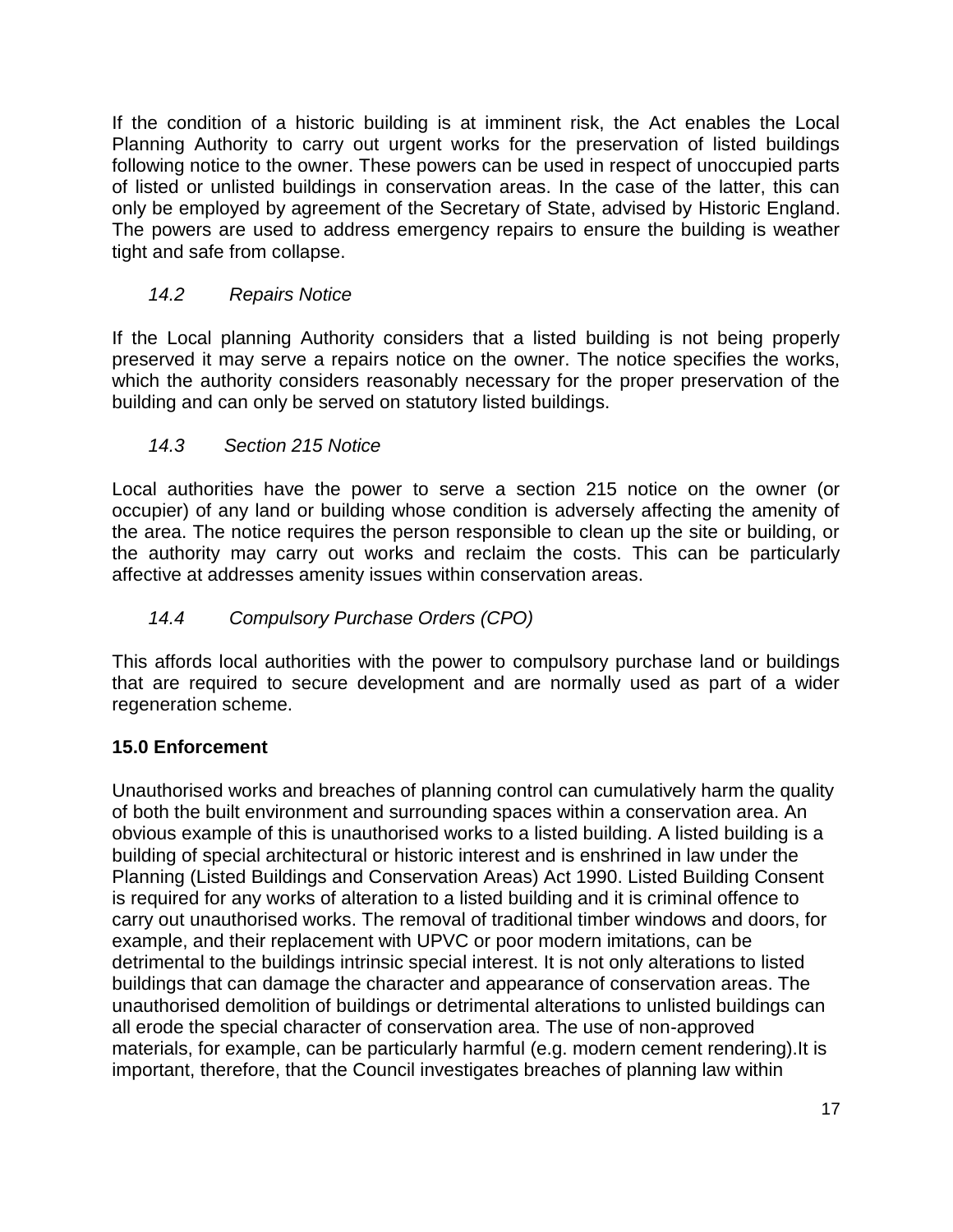conservation areas, as this can help preserve the quality of the historic environment. Anyone can report suspected planning breach by contacting the Council"s Enforcement Team. The District Council will follow up reports of unauthorized work and this may lead to enforcement action being instigated.

## **16.0 Strengths, Weaknesses, Opportunities and Threats (SWOT) Analysis**

## **16.1 Strengths**

- Strong linear plan form
- Groups of buildings with an attractive unity of character derived from the vernacular architectural style and use of coursed limestone interspersed with buff or red brick and contribute towards views along the street.
- The spire of the Church of St Michael and all Angel's forming the focus of views along East and West End
- A good retention of historic fabric, 20 of which have high level protection through listing.
- St Michael and All Angels' Church (Grade I) adding to the historic and architectural value of the conservation area.
- Unity of scale and massing.
- Visual harmony resulting from the use of a limited palette of natural building materials.
- Generally well maintained private buildings and land.
- Good contribution of open space outside at the recreation ground.
- Former site of Langtoft Hall and associated features contributing to archaeological significance of the conservation area.
- Boundary walls, gate piers and railings are common features that provide visual consistency and delineate plot boundaries.
- Historic plan form still in existence with long plots to the rear of buildings.



*Fig.11 No.47 East End, is in a very poor state of repair, and is urgently in need of a new use and works to make it wind and weathertight.* 

#### **16.2 Weaknesses**

• Some stone boundary wall adjacent to 3 Bourne Road is in need of repair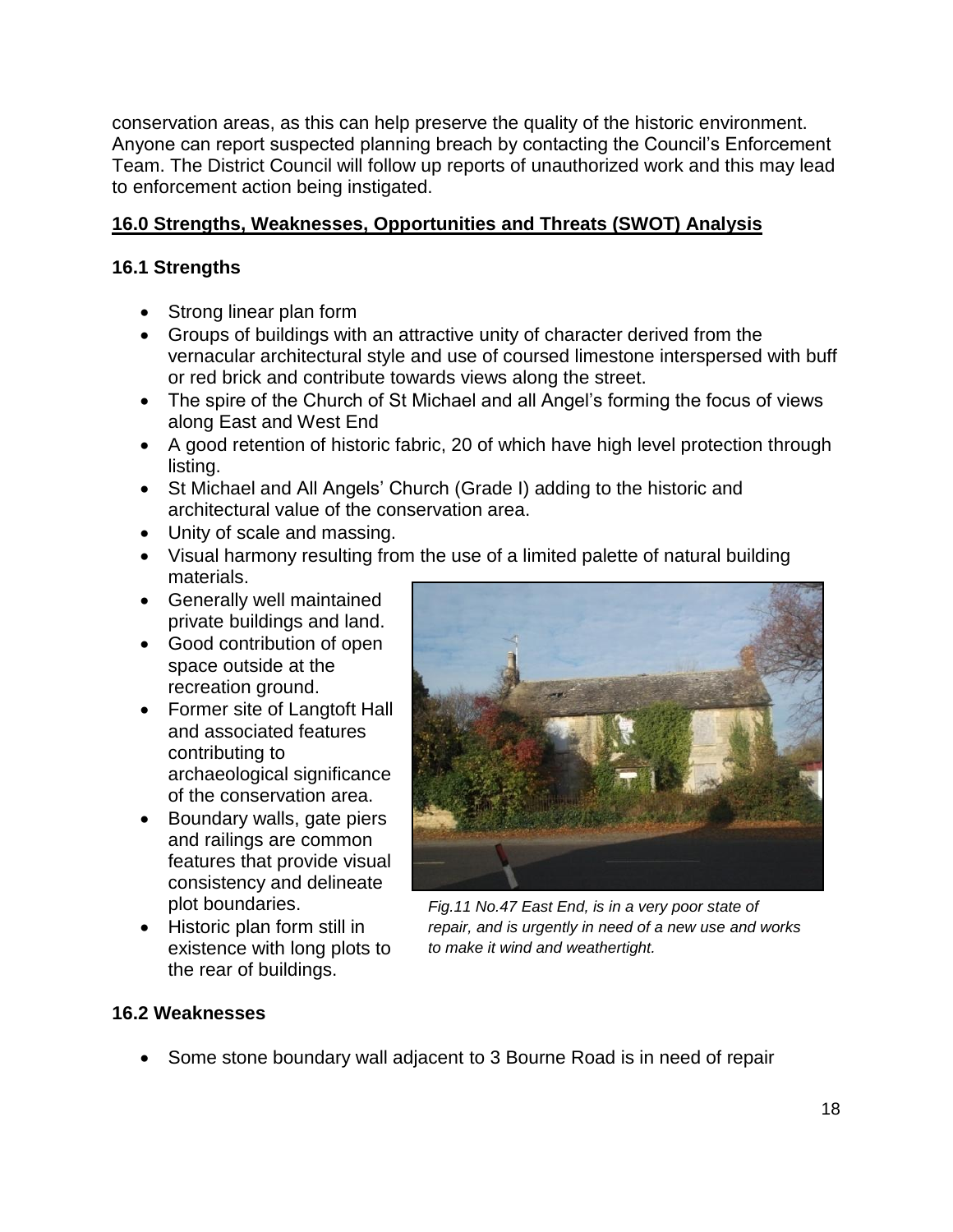- No 47 East End, a Grade II listed farmhouse and associated barns are on the Council"s "at risk" register and in a very poor state of repair and require a sympathetic new use and conversion. The building has previously gained approval for a conversion scheme and the applicant is currently in the process of applying for amendments to the scheme.
- Loss of character arising from inappropriate alterations (windows, doors, rendering and boundary treatments).
- Traffic and heavy goods vehicles along Peterborough Road detracting from a village that has a fairly quiet character.

## **16.1 Opportunities**

- There are many buildings in the conservation area; some of which are recognised as being "positive unlisted buildings" that have level of significance that also contributes towards local distinctiveness and identity. In the absence of a local list many of these buildings are unrecognised for the special contribution they make not only to the conservation area but to the community and locality as a whole.
- Repair of boundary wall adjacent to 3 Bourne Road using a rich lime mortar.

#### **16.2 Threats**

- Unauthorised satellite dishes on front elevations detract from the overall character of the conservation area and appropriate enforcement action should be taken.
- Subdivision of plots for residential infill development.
- Further erosion of character through loss of fabric and original architectural details.
- Further erosion of character and setting through inappropriate new developments, particularly on the fringes of the conservation area boundary.
- Incremental erosion of boundary features including walls, hedgerows and railings.
- Erosion of special character of the area though loss of important trees or open space.
- Increased traffic on Peterborough Road detracting from the character and appearance of the conservation area.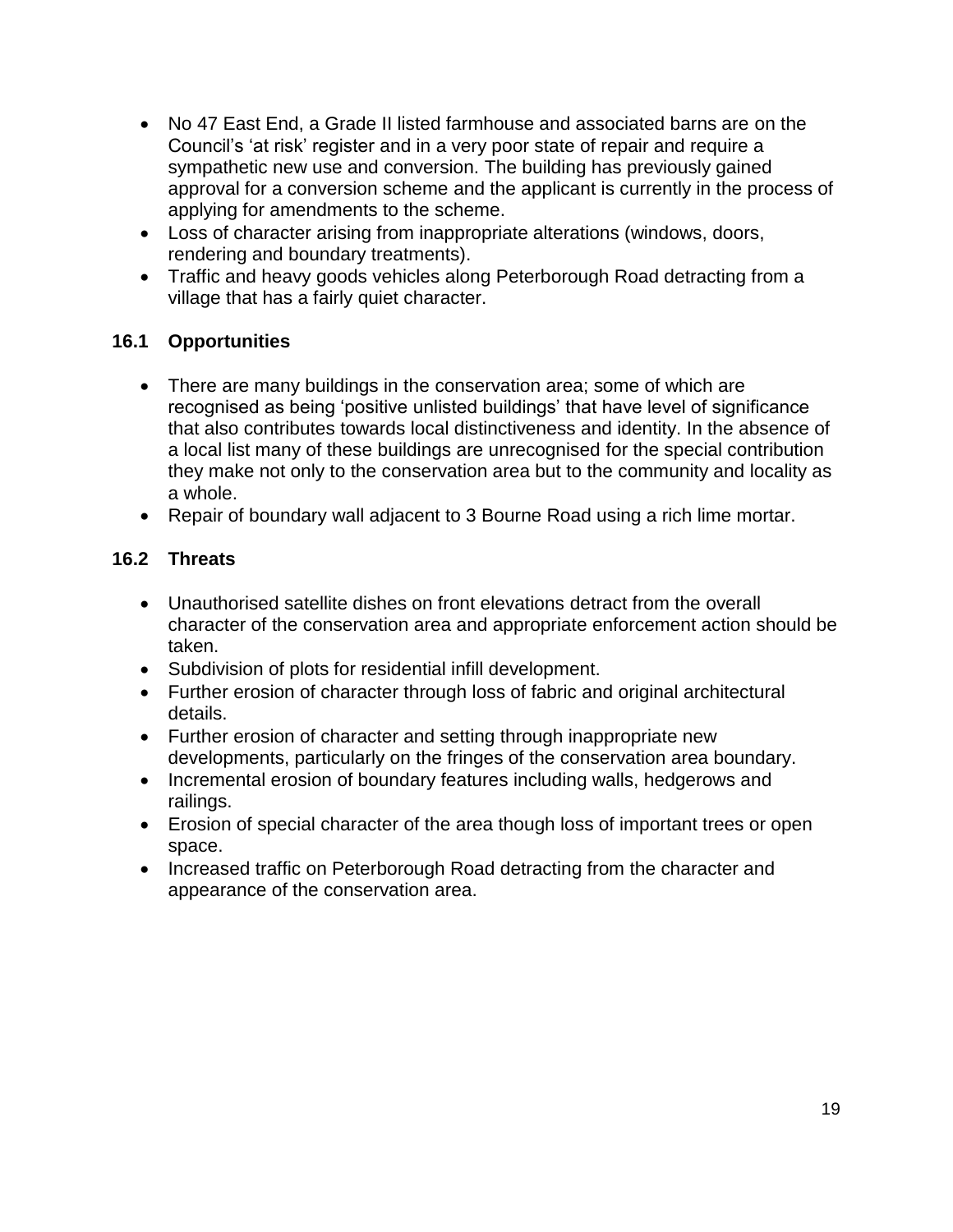| <b>Proposed Measure</b>                                                                                                   | <b>Issue Addressed</b>                                                                                                                                                                            | <b>Action Required</b>                                                                                                                                                                                                                                                                                                                                                                                                    |
|---------------------------------------------------------------------------------------------------------------------------|---------------------------------------------------------------------------------------------------------------------------------------------------------------------------------------------------|---------------------------------------------------------------------------------------------------------------------------------------------------------------------------------------------------------------------------------------------------------------------------------------------------------------------------------------------------------------------------------------------------------------------------|
| 1- To develop a list of<br>buildings and monuments<br>that have a significant local<br>heritage interest for<br>Langtoft. | Undesignated heritage assets that make a<br>positive contribution towards local<br>distinctiveness are not afforded recognition and<br>protection that is proportionate to their<br>significance. | The Council to work together with the parish<br>council, local residents, The Heritage Trust of<br>Lincolnshire and the Lincolnshire Historic<br>Environment Record to nominate and develop a<br>'local heritage list' of buildings and monuments that<br>are valued as distinctive elements of the historic<br>environment of Langtoft.                                                                                  |
| 2- Ensure that any highway<br>works respect the<br>Conservation Area.                                                     | The use of inappropriate materials, design and<br>location of street signage and street lighting can<br>have a detrimental effect on the character and<br>appearance of the Conservation Area.    | Liaise with highway authority prior to the installation of<br>street signage and modern lighting to ensure that works<br>are sympathetic to the character and appearance of the<br>Conservation Area. Guidance to be sought from<br>Lincolnshire County Council's 'Streetscape Design<br>manual'.                                                                                                                         |
| 3- Removal of overhead<br>cables and replacement of<br>underground cables.                                                | The uses of intrusive overhead cables have a<br>negative impact on the character and<br>appearance of the Conservation Area.                                                                      | The Council will encourage the appropriate<br>agencies to undertake schemes to ensure that<br>overhead cables are replaced with underground<br>cables.<br>The Council to contact Archaeologist at Heritage                                                                                                                                                                                                                |
|                                                                                                                           |                                                                                                                                                                                                   | Trust of Lincolnshire to ensure any works do not<br>affect archaeological remains.                                                                                                                                                                                                                                                                                                                                        |
| 4- Ensure that heritage assets<br>within the Conservation<br>Area are maintained to a<br>high standard.                   | Heritage assets are an irreplaceable resource<br>and make a valued contribution to Langtoft and<br>need to be conserved and enhanced for now<br>and future generations.                           | The Council expects that owners and occupiers of<br>heritage assets will respect and care for them and will,<br>therefore, encourage appropriate repairs or restoration.<br>Urgent action is required to address the condition of<br>No.47 East End. The building has previously gained<br>approval for a conversion scheme and the applicant is<br>currently in the process of applying for amendments to<br>the scheme. |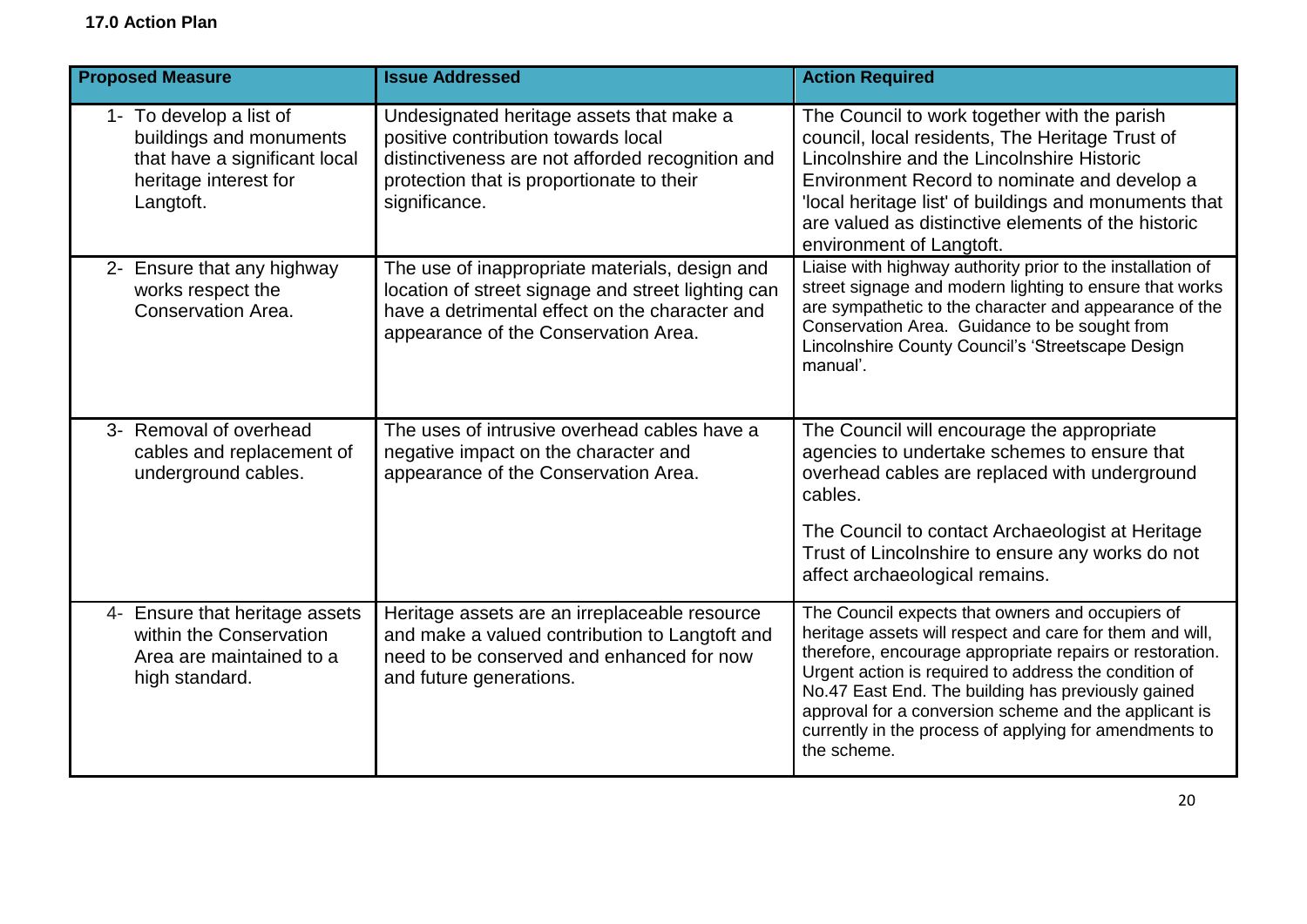| <b>Proposed Measure</b>                                                                                                                                                                                                                                           | <b>Issue Addressed</b>                                                                                                                                                  | <b>Action Required</b>                                                                                                                                                                                                                                |
|-------------------------------------------------------------------------------------------------------------------------------------------------------------------------------------------------------------------------------------------------------------------|-------------------------------------------------------------------------------------------------------------------------------------------------------------------------|-------------------------------------------------------------------------------------------------------------------------------------------------------------------------------------------------------------------------------------------------------|
| 5- Any proposed changes<br>must have regard to the<br>historic context in terms of<br>scale, alignment, height,<br>form, style, design and<br>materials.                                                                                                          | The negative effect on the character of the<br>Conservation Area through the use of<br>inappropriate materials and design.                                              | The Council will strive to ensure that new<br>development makes a positive contribution to the<br>character of a Conservation Area through the<br>development control process and enforcement<br>powers in accordance with its statutory obligations. |
| The impact of change upon<br>other important elements<br>including the existing street<br>pattern, trees, views and<br>open spaces is also an<br>important material<br>consideration.                                                                             | Development within a designated Conservation<br>Area should be of a high standard of design and<br>should preserve or enhance the traditional<br>character of the area. |                                                                                                                                                                                                                                                       |
| Proposals should seek to<br>promote or reinforce local<br>distinctiveness.                                                                                                                                                                                        |                                                                                                                                                                         |                                                                                                                                                                                                                                                       |
| Alterations or extensions to<br>existing buildings should be<br>carried out in natural<br>materials appropriate to the<br>location, should be<br>subordinate to the main<br>building and reflect its<br>character in terms of scale,<br>appearance and detailing. |                                                                                                                                                                         |                                                                                                                                                                                                                                                       |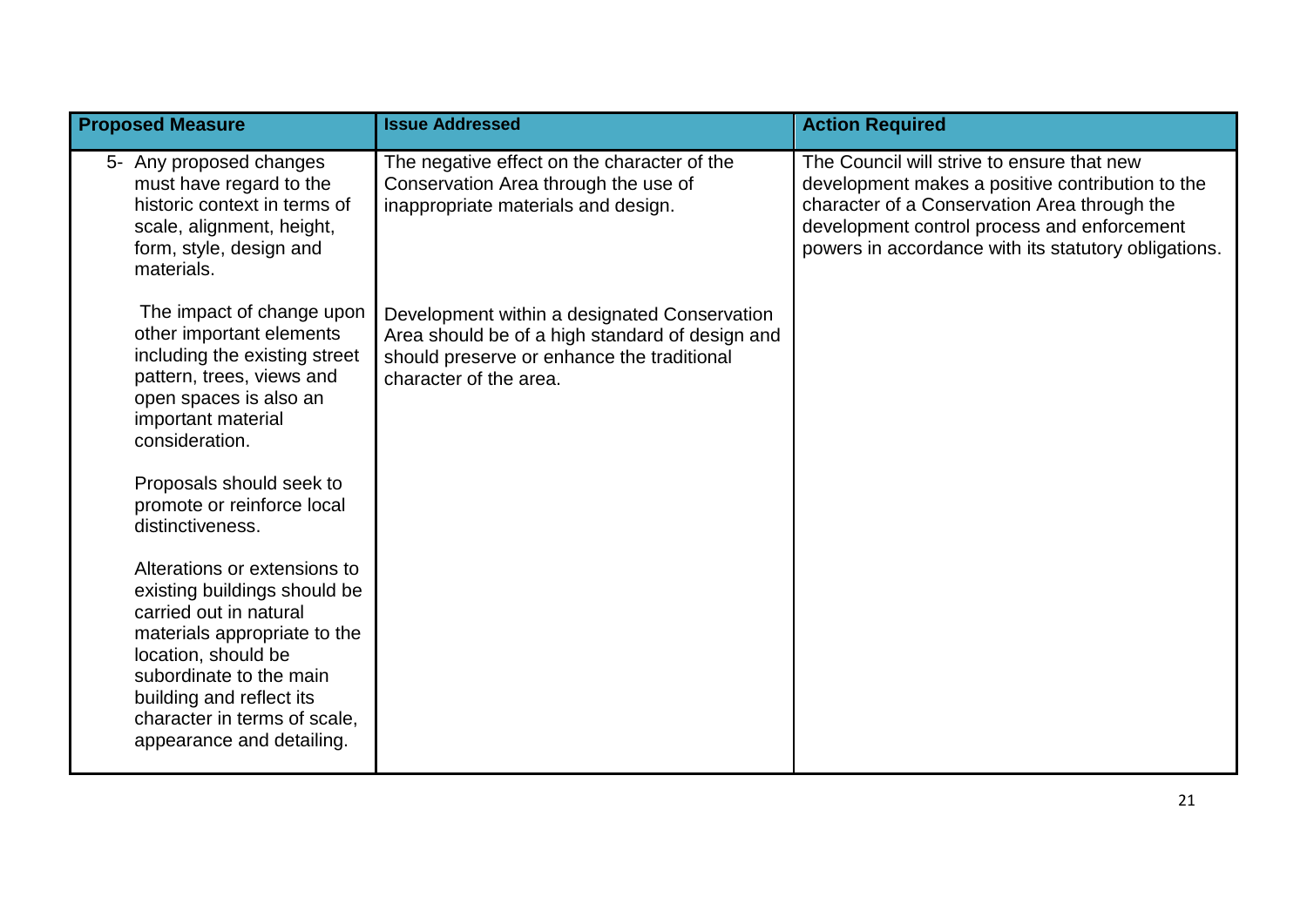| <b>Proposed Measure</b>                                                                                                                                                            | <b>Issue Addressed</b>                                                                                                                                                  | <b>Action Required</b>                                                                                                                                                                                                                                                                                                                                                                                                              |
|------------------------------------------------------------------------------------------------------------------------------------------------------------------------------------|-------------------------------------------------------------------------------------------------------------------------------------------------------------------------|-------------------------------------------------------------------------------------------------------------------------------------------------------------------------------------------------------------------------------------------------------------------------------------------------------------------------------------------------------------------------------------------------------------------------------------|
| 6- To ensure that alterations to<br>the conservation area<br>(windows, doors, chimneys,<br>rendering and boundary<br>treatments) seek to<br>preserve and enhance its<br>character. | Unsympathetic features contribute to<br>incremental erosion of character within the<br>Conservation Area.                                                               | Improved access to design guidance (e.g. street<br>furniture) and advice on maintenance and repair for<br>home owners, developers, property owners and<br>agents. Consider the introduction of article (4)<br>directions to restrict permitted development rights.<br>Article 4 directions will result in planning permission<br>being required for changes to roofs, vent pipes,<br>boundary walls, gate piers, doors and windows. |
| 7- Ensure that new<br>development seeks to<br>retain and enhance original<br>plot and historic field<br>boundaries.                                                                | Subdivision of plots for residential infill<br>development.                                                                                                             | Consideration will be given to the contribution that<br>plots and historic field boundaries make to the<br>character and appearance of the Conservation<br>Area when dealing with development proposals.                                                                                                                                                                                                                            |
| 8- Any proposals for<br>development will have<br>consideration to the above<br>and below archaeological<br>potential of the<br><b>Conservation Area.</b>                           | Inclusion of a site on the HER means it is a<br>material consideration in the planning system.                                                                          | Guidance/consultation should be sought from<br>Heritage Trust of Lincolnshire for any proposals<br>that affect the site or setting of a record on the<br>HER. This may also incur a requirement prior to a<br>decision for a field evaluation or historic building<br>survey where there is substantial demolition or<br>alteration to a heritage asset.                                                                            |
| 9- All historic floorscape<br>features to be retained.                                                                                                                             | Historic street furniture and floorscape<br>contribute towards the local distinctiveness of<br>and are at risk from inappropriate development<br>and maintenance works. | Ensure that development proposals and<br>maintenance works take into account the<br>contribution that historic street furniture and<br>floorscape make towards the Conservation Area. If<br>the opportunity arose, to investigate, better reveal<br>and enhance any historic floorscape that has been<br>identified in the appraisal.                                                                                               |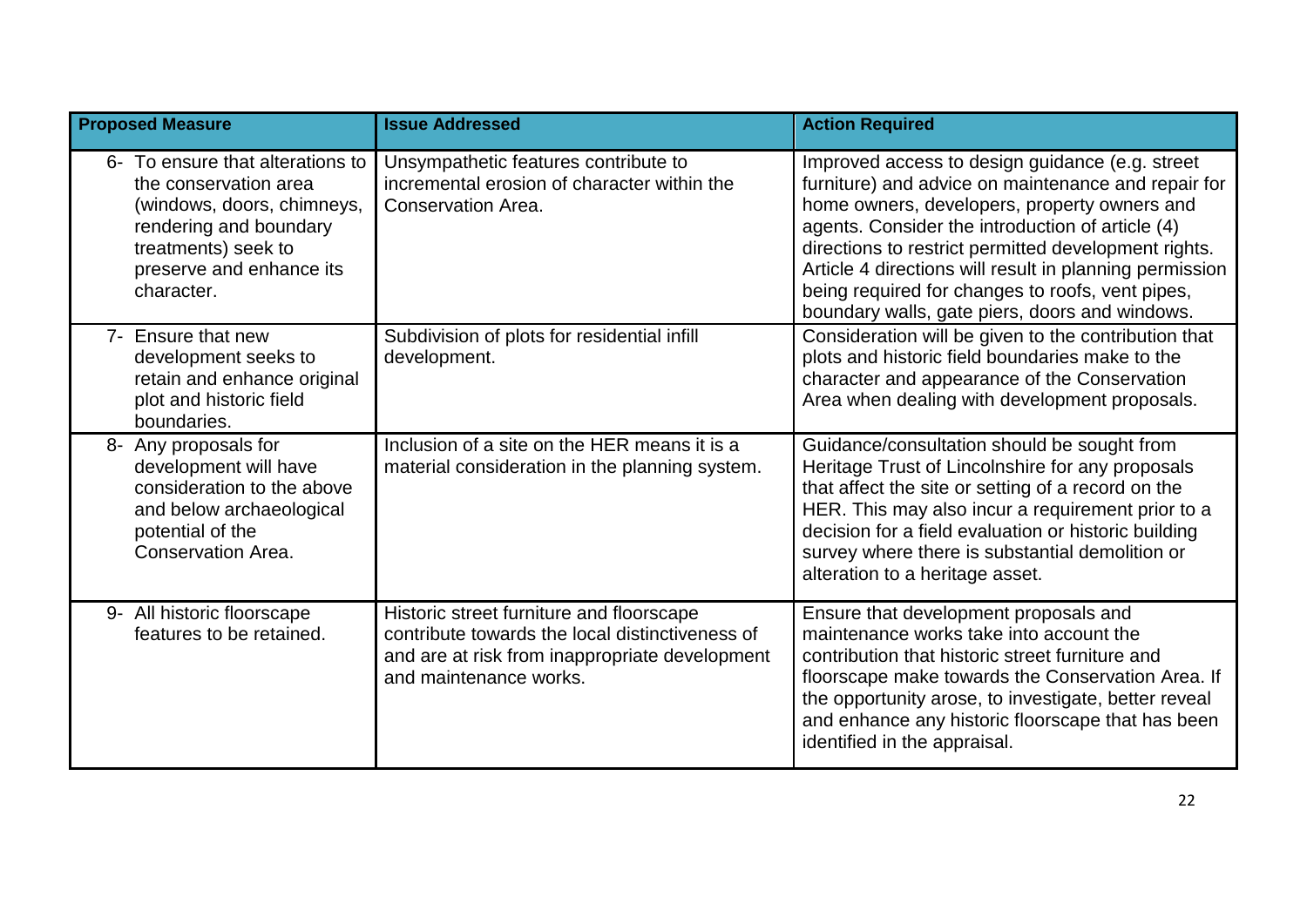| <b>Proposed Measure</b>                                                               | <b>Issue Addressed</b>                                                                                              | <b>Action Required</b>                                                                                                                                                                                                                                  |
|---------------------------------------------------------------------------------------|---------------------------------------------------------------------------------------------------------------------|---------------------------------------------------------------------------------------------------------------------------------------------------------------------------------------------------------------------------------------------------------|
| 10-To monitor the condition of<br>heritage assets in the<br><b>Conservation Area.</b> | Heritage assets that are at threat from<br>deterioration in their structural condition or low<br>occupancy levels.  | Heritage assets that are unoccupied or not in active<br>use may be deemed 'at risk' and consideration<br>must be given to their inclusion on the local<br>authority 'at risk' register, or Historic England's 'at<br>risk' register, where appropriate. |
| 11-Chimneys are an important<br>feature which should be<br>retained.                  | Removal of chimneys that make a positive<br>contribution harms the significance of the<br><b>Conservation Area.</b> | The local planning authority to continue to use its<br>enforcement powers in accordance with its<br>statutory obligations to address unauthorised works<br>to chimneys.                                                                                 |
| 12- Remove unauthorised<br>satellite/TV antenna.                                      | Satellite/TV antennas are visually intrusive and<br>create a cluttered appearance within the<br>streetscene.        | Develop an enforcement strategy to address<br>unauthorised works.                                                                                                                                                                                       |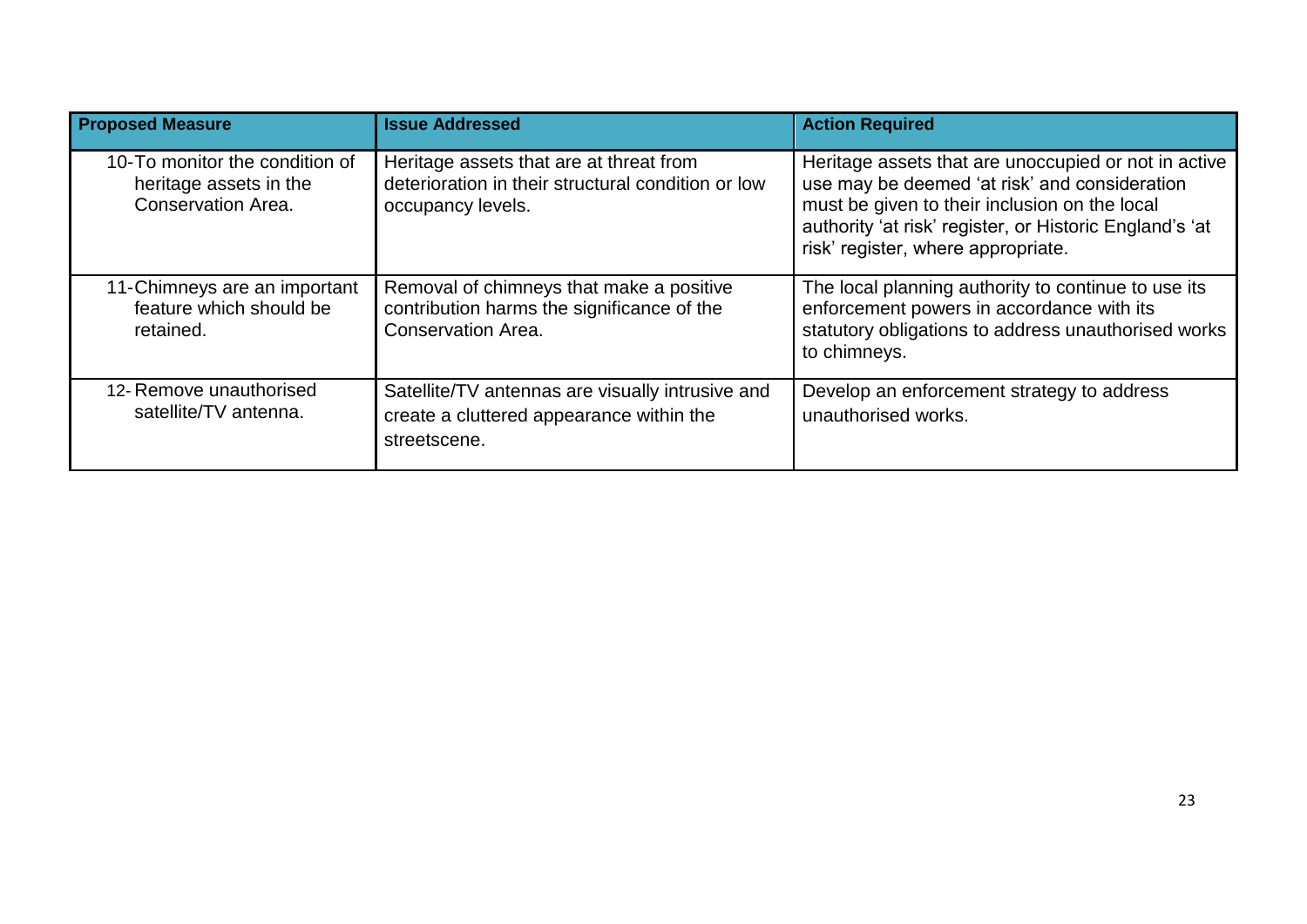#### **18.0 References**

Historic England, 2005 *Guidance on the management of conservation areas*

Historic England, 2016 *Conservation Area Appraisal, Designation and Management*

Historic England, 2011*The setting of heritage assets*

Pevsner, 1964 *The Buildings of England: Lincolnshire*, Penguin

*National Planning Policy Framework, 2012*

*National Planning Practice Guide, 2015*

Planning (Listed Buildings and Conservation Areas) Act 1990

South Kesteven District Council. 2010. *Local Development Framework: Core Strategy*

*Whites, 1856 Lincolnshire, 1969, Redwood Press Limited*

#### **19.0 Useful Contacts**

For enquiries regarding listed buildings and conservation areas please ask to speak to the Council"s **Conservation Officer:**

#### **Telephone 01476 406080**

For enquiries relating to development proposals and planning applications please contact the Council"s **Duty Planning Officer:**

#### **Telephone 01476 406080**

For enquiries related to the Historic Environment Record for Lincolnshire please contact the Lincolnshire **Historic Environment Record**:

Lincolnshire Historic Environment Record Lincolnshire County Council Witham Park House Waterside South Lincoln LN5 7JN Telephone: 01522 782070 Email: [Dev\\_PlanningEnquiries@lincolnshire.gov.uk](mailto:Dev_PlanningEnquiries@lincolnshire.gov.uk)

For any enquiries relating to Archaeology please contact **Heritage Trust of Lincolnshire:**

Heritage Trust of Lincolnshire The Old School Cameron Street **Heckington** Sleaford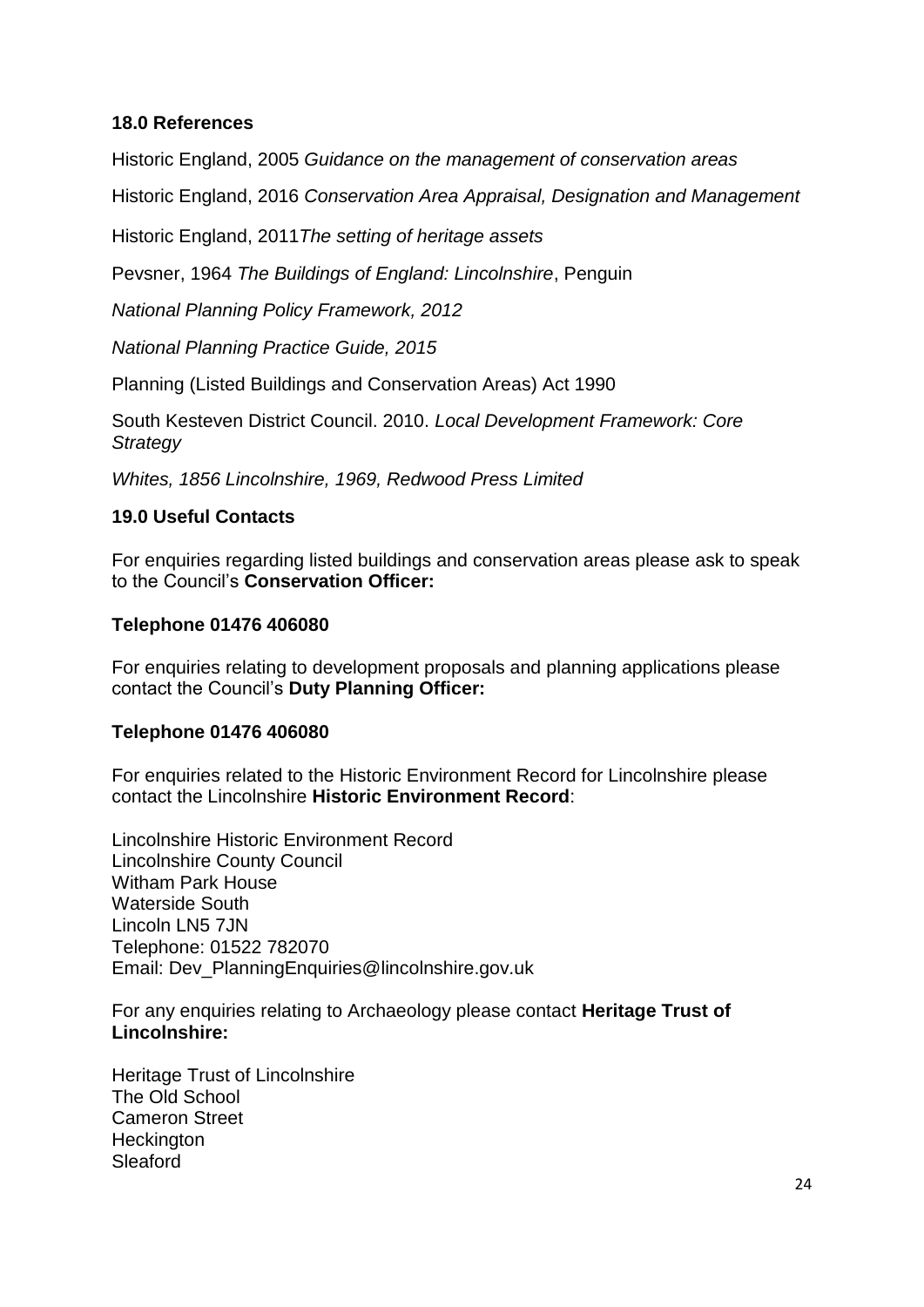**Lincolnshire** NG34 9RW Telephone: 01529 461 499 Email: [htladmin@heritagelincolnshire.org](mailto:htladmin@heritagelincolnshire.org)

Historic England East Midlands Office 44 Derngate **Northampton** NN1 1UH Telephone: 01604 735 401 Email[:eastmidlands@english](mailto:eastmidlands@english-heritage.org.uk) -heritage.org.uk

The Georgian Group 6 Fitzroy Square London W1T 5DX Telephone: 020 7529 8920 Email: [office@georgiangroup.org.uk](mailto:office@georgiangroup.org.uk)

The Victorian Society, 1 Priory Gardens, London W4 1TT Telephone 020 8994 1019 Email: [admin@victoriansociety.org.uk](mailto:admin@victoriansociety.org.uk)

Society for the Protection of Ancient Buildings 37 Spital Square London E1 6DY Telephone 020 7377 1644 Email: [info@spab.org.uk](mailto:info@spab.org.uk)

Ancient Monuments Society St Ann's Vestry Hall 2 Church Entry London EC4V 5HB Telephone: 020 7236 3934 Email: office@ancientmonumentssociety.org.uk

The Twentieth Century Society 70 Cowcross Street London EC1M 6EJ Telephone: 020 7250 3857 Email: [caseworker \(at\) c20society.org.uk](mailto:caseworker@c20society.org.uk)

The War Memorials Trust